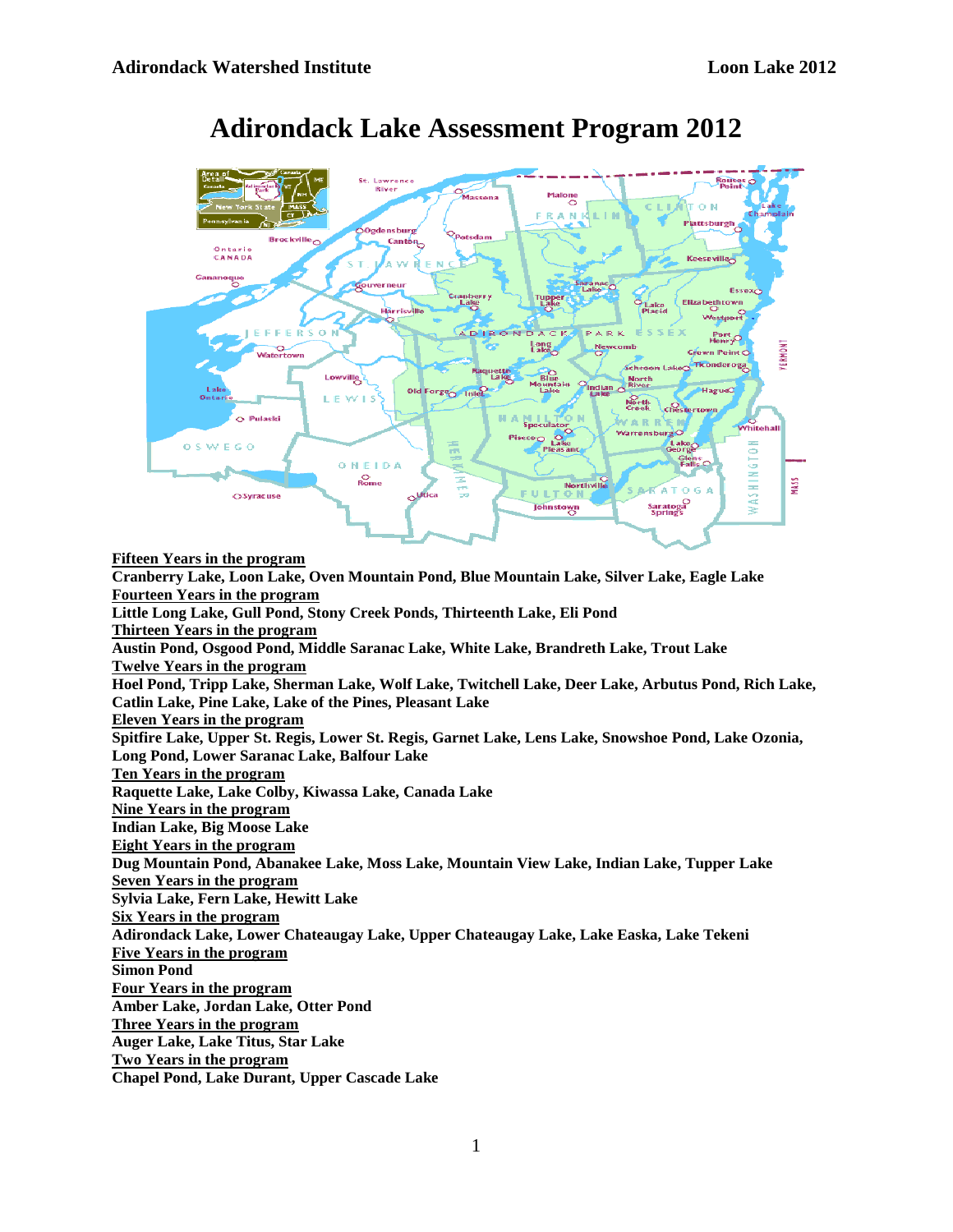# Adirondack Lake Assessment Program

# **Loon Lake**

# **Summer 2012**

**January 2013**

# Author Michael De Angelo

## Project Participants

Michael De Angelo, Environmental Chemist, Aquatics Director of the AWI Cory Laxson, Research Associate, AWI Elizabeth Yerger, Laboratory and Field Technician, AWI

Prepared by: The Adirondack Watershed Institute at Paul Smith's College P.O. Box 265, Paul Smiths, NY 12970-0244 Phone: 518-327-6270; Fax: 518-327-6369; E-mail: mdeangelo@paulsmiths.edu

## Program Management by: Protect the Adirondacks! Inc. P.O. Box 769 Lake George, NY 12845 Phone: 518-685-3088 E-mail: info@protectadks.org

© The Adirondack Watershed Institute 2012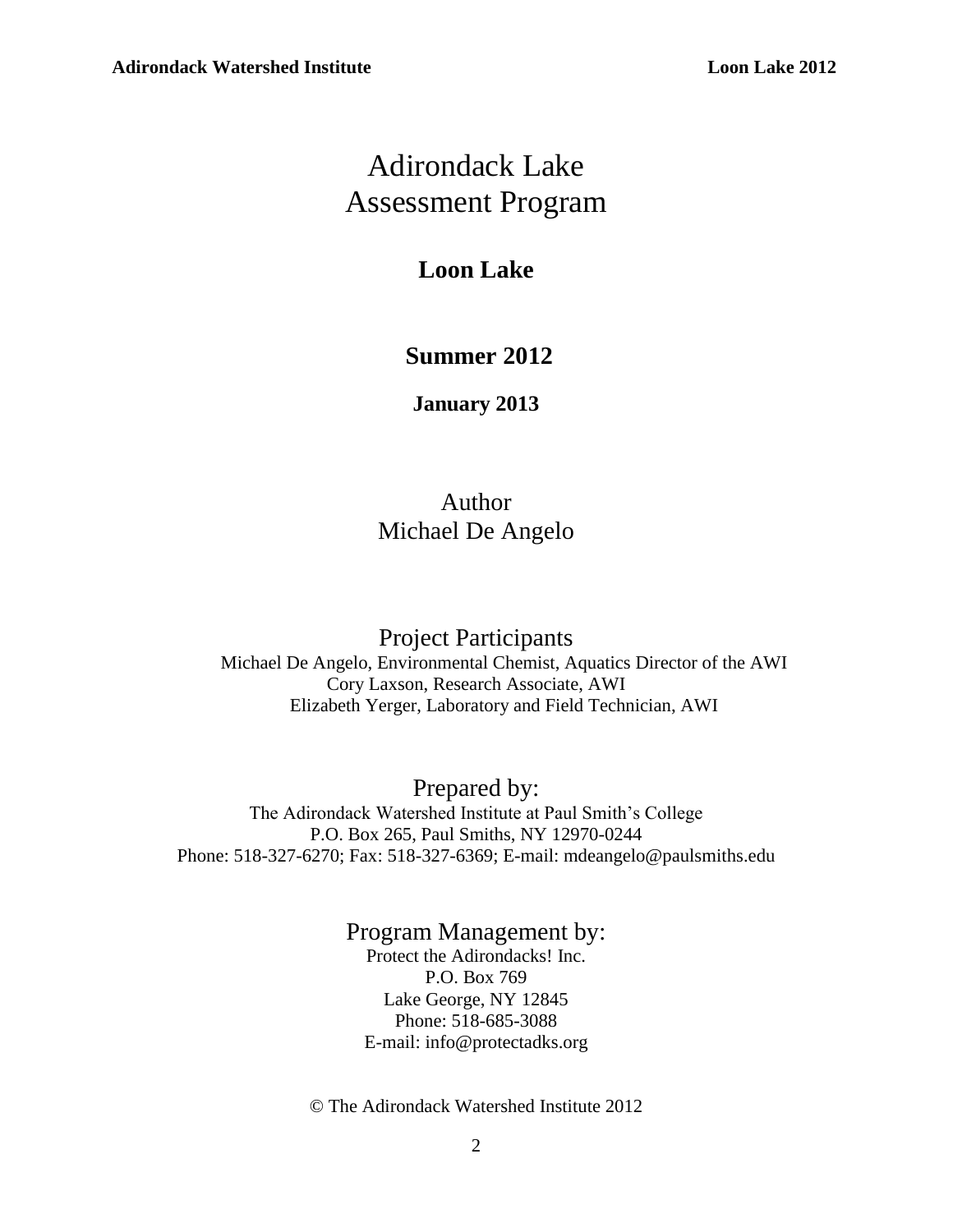#### **Introduction**

The Adirondack Lake Assessment Program is a volunteer monitoring program established by the Residents' Committee to Protect the Adirondacks (RCPA) and the Adirondack Watershed Institute (AWI). The program is now in its' fifteenth year. The program was established to help develop a current database of water quality in Adirondack lakes and ponds. There were 69 participating lakes in the program in 2012.

#### **Methodology**

Each month participants (trained by AWI staff) measured transparency with a secchi disk and collected a 2-meter composite of lake water for chlorophyll-a analysis and a separate 2-meter composite for total phosphorus and other chemical analyses. The participants filtered the chlorophyll-a sample prior to storage. Both the chlorophyll-a filter and water chemistry samples were frozen for transport to the laboratory at Paul Smith's College.

In addition to the volunteer samples, AWI staff sampled water quality parameters in most of the participating lakes as time and weather allowed. In most instances, a 2-meter composite of lake water was collected for chlorophyll-a analysis. Samples were also collected at depths of 1.5 meters from the surface (epilimnion) and within 1.5 meters of the bottom (hypolimnion) for chemical analysis. Once collected, samples were stored in a cooler and transported to the laboratory at Paul Smith's College.

All samples were analyzed AWI staff in the Paul Smith's College laboratory using the methods detailed in *Standard Methods for the Examination of Water and Wastewater, 21 st edition* (Greenberg, *et al*, 2005). Volunteer samples were analyzed for pH, alkalinity, conductivity, color, nitrate, chlorophyll a and total phosphorus concentrations. Samples taken by AWI staff were analyzed for the same parameters, as well as for calcium, chloride, and aluminum concentrations.

#### **Results Summary**

Loon Lake was sampled three times by volunteers in the North Basin in 2012. Samples were collected on the following dates: 5/26/12, 7/06/12, and 8/25/12. Loon Lake was sampled three times by volunteers in the South Basin in 2012. Samples were collected on the following dates: 5/26/12, 7/06/12, and 8/25/12. Results for 2012 are presented in Appendix A and will be discussed in the following sections. Results are presented as concentrations in milligrams per liter (mg/L) or its equivalent of parts per million (ppm) and micrograms per liter ( $\mu$ g/L) or its equivalent of parts per billion (ppb).

 $1 \text{ mg/L} = 1 \text{ ppm}; 1 \text{ µg/L} = 1 \text{ ppb}; 1 \text{ ppm} = 1000 \text{ ppb}.$ 

Adirondack lakes are subject to the effects of acidic precipitation (i.e., snow, rain). A waterbody's susceptibility to acid producing ions is assessed by measuring pH, alkalinity, calcium concentrations, and the Calcite Saturation Index (CSI). These parameters define both the acidity of the water and its buffering capacity. Based on the results of the 2012 Adirondack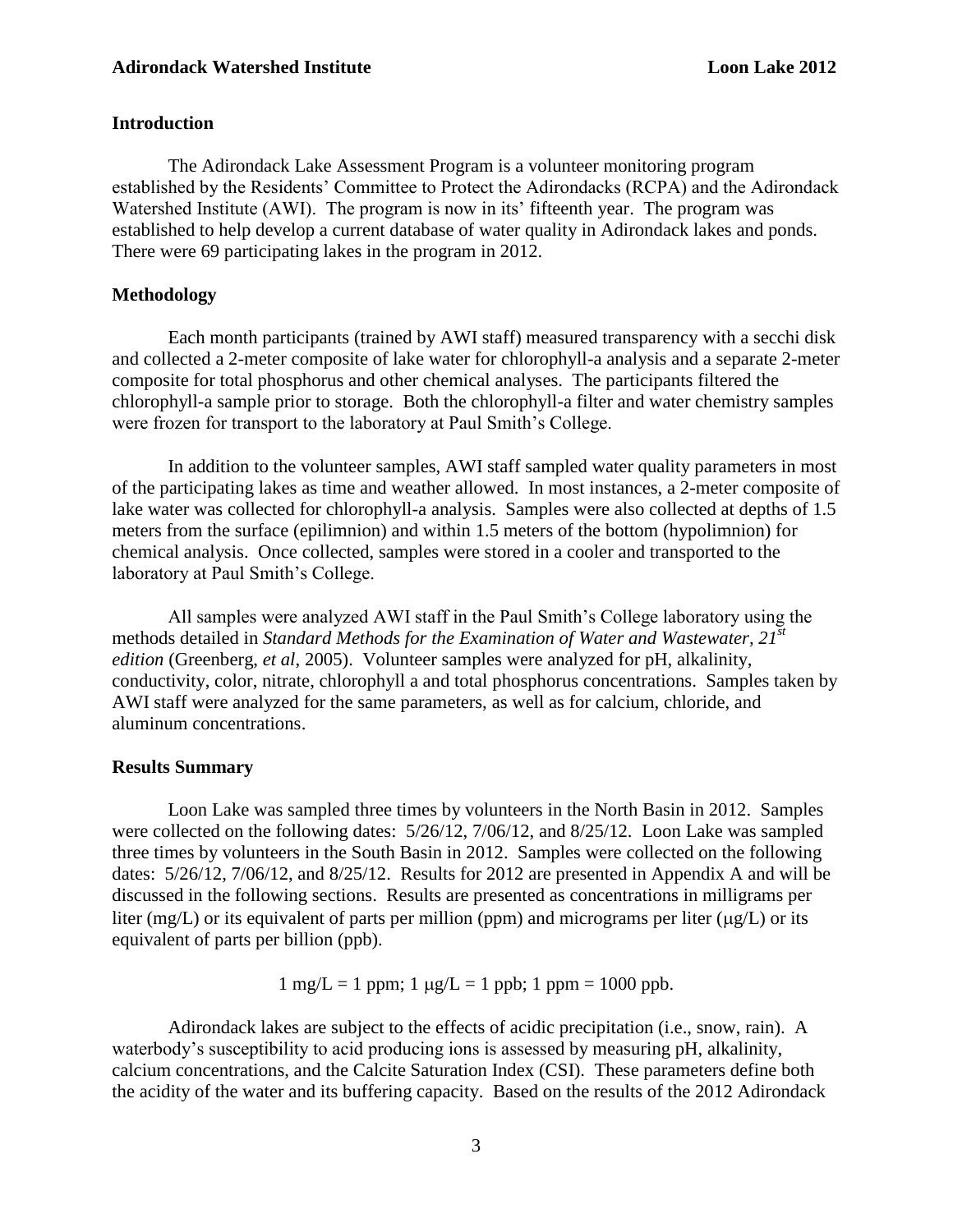Lake Assessment program, Loon Lake's acidity status is considered to be satisfactory, with a low sensitivity to further acidic inputs.

Limnologists, the scientists who study bodies of fresh water, classify lake health (trophic status) into three main categories: oligotrophic, mesotrophic, and eutrophic. The trophic status of a lake is determined by measuring the level of three basic water quality parameters: total phosphorus, chlorophyll-a, and secchi disk transparency. These parameters will be defined in the sections that follow. Oligotrophic lakes are characterized as having low levels of total phosphorus, and, as a consequence, low levels of chlorophyll-a and high transparencies. Eutrophic lakes have high levels of total phosphorus and chlorophyll-a, and, as a consequence, low transparencies. Mesotrophic lakes have moderate levels of all three of these water quality parameters. Based upon the results of the 2012 Adirondack Lake Assessment Program, Loon Lake is considered to be an oligotrophic lake.

#### **PH**

The pH level is a measure of acidity (concentration of hydrogen ions in water), reported in standard units on a logarithmic scale that ranges from 1 to 14. On the pH scale, 7 is neutral, lower values are more acidic, and higher numbers are more basic. In general, pH values between 6.0 and 8.0 are considered optimal for the maintenance of a healthy lake ecosystem. Many species of fish and amphibians have difficulty with growth and reproduction when pH levels fall below 5.5 standard units. Lake acidification status can be assessed from pH as follows:

| $pH$ less than 5.0         | Critical or Impaired            |
|----------------------------|---------------------------------|
| pH between $5.0$ and $6.0$ | <b>Endangered or Threatened</b> |
| pH greater than 6.0        | Satisfactory or Acceptable      |

The pH in the upper water of Loon Lake ranged from 7.33 to 7.65. The average pH was 7.49 in the North Basin. The average pH in the South basin was very similar at 7.53. Based solely on pH, Loon Lake's acidity levels should be considered satisfactory.

#### **Alkalinity**

Alkalinity (acid neutralizing capacity) is a measure of the buffering capacity of water, and in lake ecosystems refers to the ability of a lake to absorb or withstand acidic inputs. In the northeast, most lakes have low alkalinities, which mean they are sensitive to the effects of acidic precipitation. This is a particular concern during the spring when large amounts of low pH snowmelt runs into lakes with little to no contact with the soil's natural buffering agents. Alkalinity is reported in milligrams per liter  $(mg/L)$  or microequivelents per liter ( $\mu$ eq/L). Typical summer concentrations of alkalinity in northeastern lakes are around 10 mg/l (200  $\mu$ eq/L).

Lake acidification status can be assessed from alkalinity as follows:

| Alkalinity less than $0 \text{ mg/L}$ | Acidified                  |
|---------------------------------------|----------------------------|
| Alkalinity between 0 and 2 mg/L       | <b>Extremely sensitive</b> |
| Alkalinity between 2 and 10 mg/L      | Moderately sensitive       |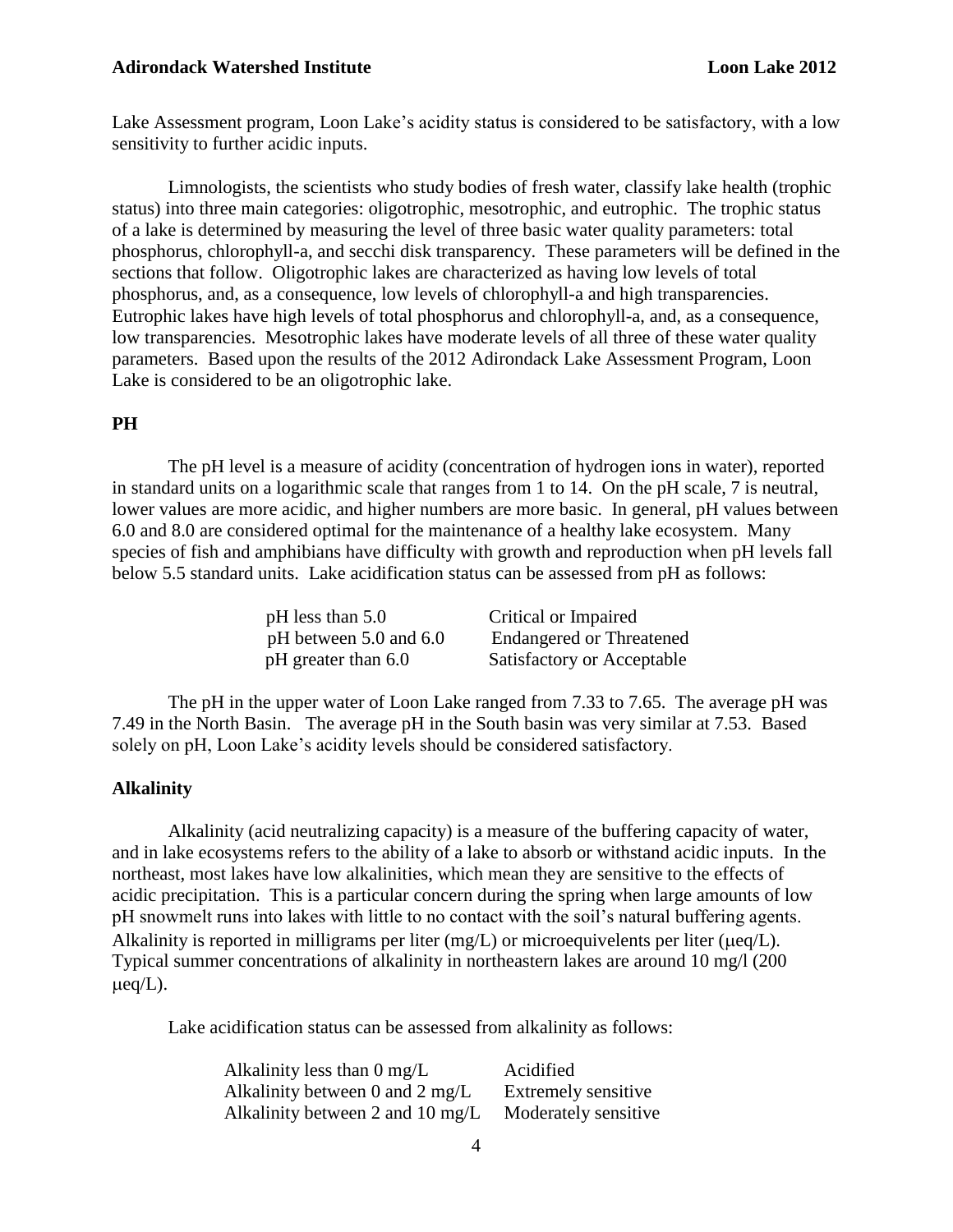Alkalinity between 10 and 25 mg/L Low sensitivity Alkalinity greater than  $25 \text{ mg/L}$  Not sensitive

The alkalinity of the upper water of Loon Lake ranged from 11.4 mg/L to 12.0 mg/L. The average alkalinity was 11.8 mg/L in the North Basin. The average alkalinity for the South Basin was a similar 11.8 mg/L. These values indicate that Loon Lake has a low sensitivity to acidification.

#### **Calcium**

Calcium is one of the buffering materials that occur naturally in the environment. However, it is often in short supply in Adirondack lakes and ponds, making these bodies of water susceptible to acidification by acid precipitation. Calcium concentrations provide information on the buffering capacity of that lake, and can assist in determining the timing and dosage for acid mitigation (liming) activities. Adirondack lakes containing less than 2.5 mg/L of calcium are considered to be sensitive to acidification.

The calcium in the upper water of Loon Lake averaged 3.72 mg/L in 2012 in the North Basin and a similar 3.76 mg/L in the South Basin. This suggests that Loon Lake may currently not be sensitive to acidification.

#### **Calcite Saturation Index**

The Calcite Saturation Index (CSI) is another method that is used to determine the sensitivity of a lake to acidification. High CSI values are indicative of increasing sensitivity to acidic inputs. CSI is calculated using the following formula:

> *Ca Alk*   $CSI = - log<sub>10</sub> 40000 - log<sub>10</sub> 50000 - pH + 2$

Where  $Ca = Ca$  calcium level of water sample in ppm or mg/L  $Alk = Alkalinity$  of the water sample in ppm or mg/L  $pH = pH$  of the water sample in standard units

Lake sensitivity to acidic inputs is assessed from CSI as follows:

| CSI greater than 4   | Very vulnerable to acidic inputs       |
|----------------------|----------------------------------------|
| CSI between $3 \& 4$ | Moderately vulnerable to acidic inputs |
| CSI less than 3      | Low vulnerability to acidic inputs     |

 CSI values for Loon Lake were found to be 2.17 in the sample taken from the upper water in the North Basin, and 2.12 in the sample taken from the upper water in the South Basin in 2012. These values classify Loon Lake as having a low vulnerability to further acidic inputs.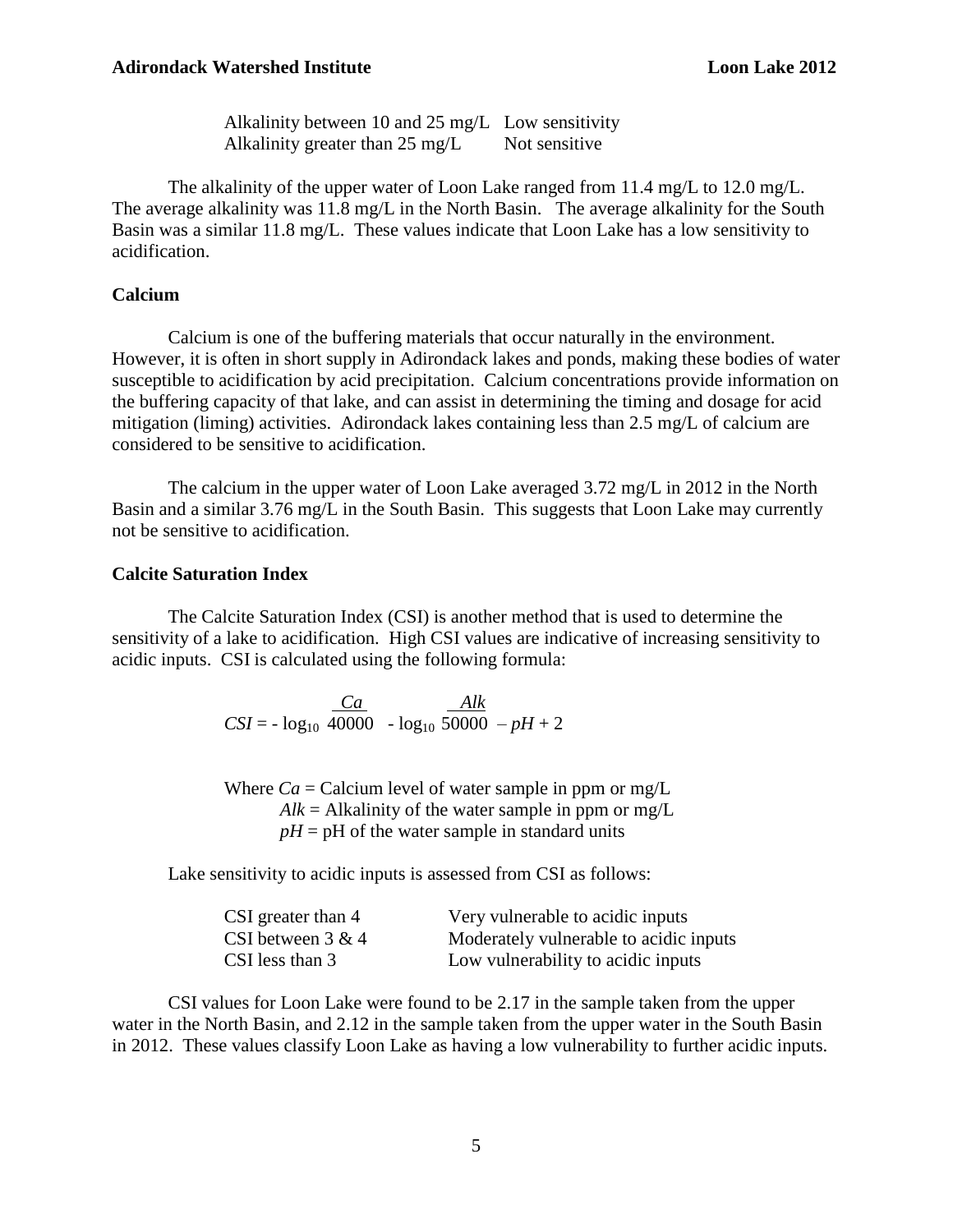#### **Total Phosphorus**

Phosphorus is one of the three essential nutrients for life, and in northeastern lakes, it is often the controlling, or limiting, nutrient in lake productivity. Total phosphorus is a measure of all forms of phosphorus, both organic and inorganic. Total phosphorus concentrations are directly related to the trophic status (water quality conditions) of a lake. Excessive amounts of phosphorus can lead to algae blooms and a loss of dissolved oxygen within the lake. Surface water (epilimnion) concentrations of total phosphorus less than 0.010 mg/L are associated with oligotrophic (clean, clear water) conditions. Concentrations greater than 0.025 mg/L are associated with eutrophic (nutrient-rich) conditions.

The total phosphorus in the upper water of Loon Lake ranged from 0.007 mg/L to 0.011 mg/L. The average concentration was 0.008 mg/L in the North Basin. The average concentration was a little higher 0.009 mg/L in the South Basin. This total phosphorous average value would classify Loon Lake as an oligotrophic lake.

#### **Chlorophyll-a**

Chlorophyll-a is the green pigment in plants used for photosynthesis, and measuring it provides information on the amount of algae (microscopic plants) in lakes. Chlorophyll-a concentrations are also used to classify a lakes trophic status. Concentrations less than 2 ug/L are associated with oligotrophic conditions and those greater than 8 ug/L are associated with eutrophic conditions.

The chlorophyll-a concentrations in the upper water of Loon Lake ranged from 1.48 ug/L to 1.77 ug/L. The average concentration was 1.64 ug/L in the North Basin. The average concentration was a little higher 1.87 ug/L in the South Basin. This is indicative of oligotrophic conditions in the North and South Basin.

#### **Secchi Disk Transparency**

Transparency is a measure of water clarity in lakes and ponds. It is determined by lowering a 20 cm black and white disk (Secchi) into a lake to the depth where it is no longer visible from the surface. This depth is then recorded in meters. Since algae are the main determinant of water clarity in non-stained, low turbidity (suspended silt) lakes, transparency is also used as an indicator of the trophic status of a body of water. Secchi disk transparencies greater than 4.6 meters (15.1 feet) are associated with oligotrophic conditions, while values less than 2 meters (6.6 feet) are associated with eutrophic conditions (DEC & FOLA, 1990).

Secchi disk transparency in Loon Lake in the North Basin ranged from 5.8 to 6.7 meters and averaged 6.23 meters. Secchi disk transparency in Loon Lake in the South Basin averaged a little lower 5.60 meters. These values would classify Loon Lake in both basins as an oligotrophic lake.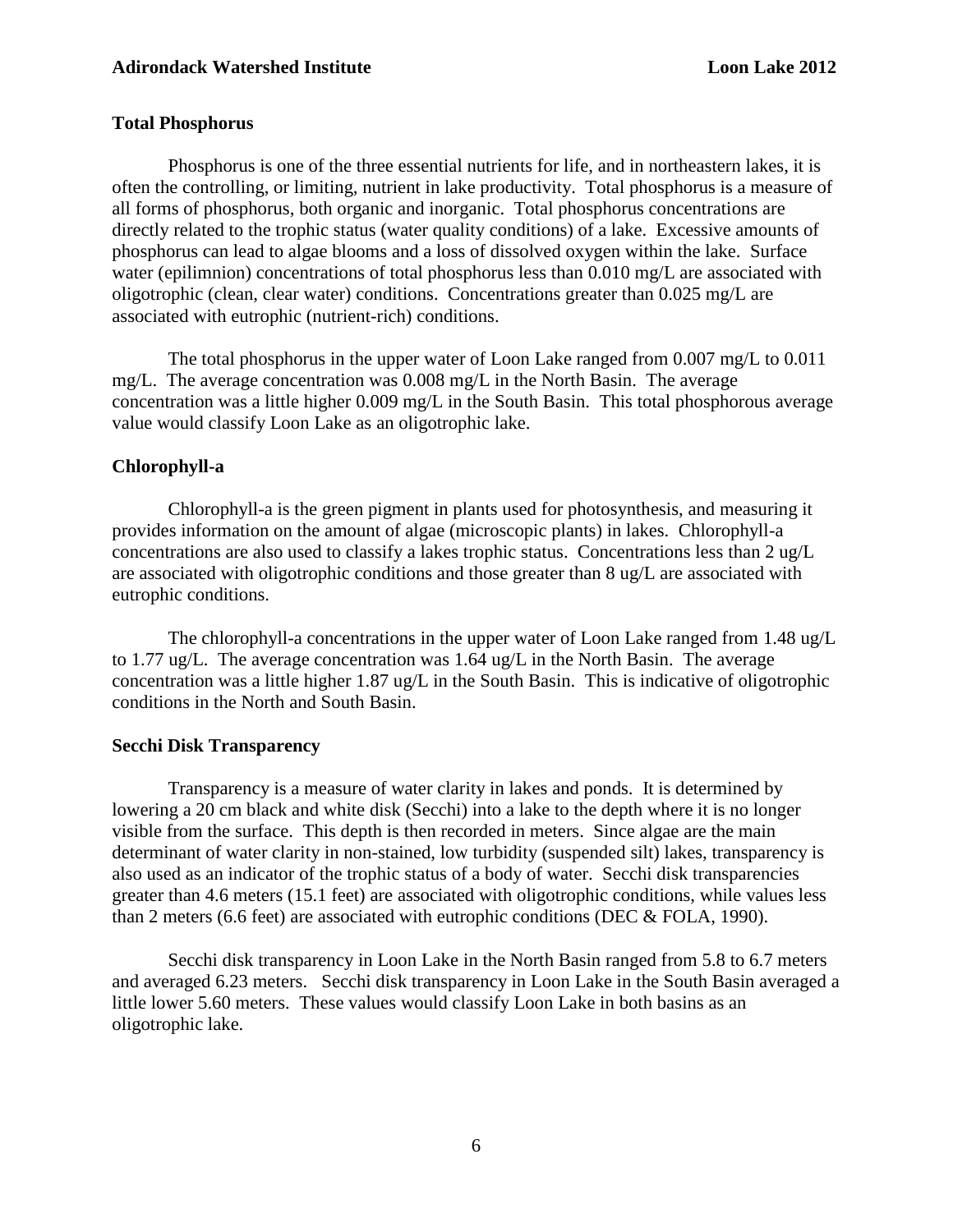#### **Nitrate**

Nitrogen is another essential nutrient for life. Nitrate is an inorganic form of nitrogen that is naturally occurring in the environment. It is also a component of atmospheric pollution. Nitrogen concentrations are usually less than 1 mg/L in most lakes. Elevated levels of nitrate concentration may be indicative of lake acidification or wastewater pollution.

The average nitrate in the upper water of Loon Lake in the North Basin was found to be a very low 0.002 mg/L. The average nitrate concentration was also a very low 0.004 mg/L in the South Basin.

#### **Chloride**

Chloride is an anion that occurs naturally in surface waters, though typically in low concentrations. Background concentrations of chloride in Adirondack Lakes are usually less than 1 mg/L. Chloride levels 10 mg/L and higher is usually indicative of pollution and, if sustained, can alter the distribution and abundance of aquatic plant and animal species. The primary sources of additional chloride in Adirondack lakes are road salt (from winter road deicing) and wastewater (usually from faulty septic systems). The most salt impacted waters in the Adirondacks usually have chloride concentrations of 100 mg/L or less.

The chloride in the upper water of Loon Lake was a slightly elevated 3.34 mg/L in 2012 in the North Basin and a similar 3.17 mg/L chloride concentration in the South Basin.

#### **Conductivity**

Conductivity is a measure of the ability of water to conduct electric current, and will increase as dissolved minerals build up within a body of water. As a result, conductivity is also an indirect measure of the number of ions in solution, mostly as inorganic substances. High conductivity values (greater than 50  $\mu$ ohms/cm) may be indicative of pollution by road salt runoff or faulty septic systems. Conductivities may be naturally high in water that drains from bogs or marshes. Eutrophic lakes often have conductivities near 100  $\mu$ ohms/cm, but may not be characterized by pollution inputs. Clean, clear-water lakes in our region typically have conductivities up to 30 µohms/cm, but values less than 50 µohms/cm are considered normal.

The conductivity in the upper water of Loon Lake ranged from  $40.4 \mu \text{ohms/cm}$  to  $43.4 \mu \text{O}$  $\mu$ ohms/cm. The average conductivity was 41.7  $\mu$ ohms/cm in the North Basin. The average conductivity was a similar 39.8 µohms/cm in the South Basin.

#### **Color**

The color of water is affected by both dissolved (e.g., metallic ions, organic acids) and suspended (e.g., silt and plant pigments) materials. Water samples are collected and compared to a set of standardized chloroplatinate solutions in order to assess the degree of coloration. The measurement of color is usually used in lake classification to describe the degree to which the water body is stained due to the accumulation of organic acids. The standard for drinking water color, as set by the United States Environmental Protection Agency (US EPA) using the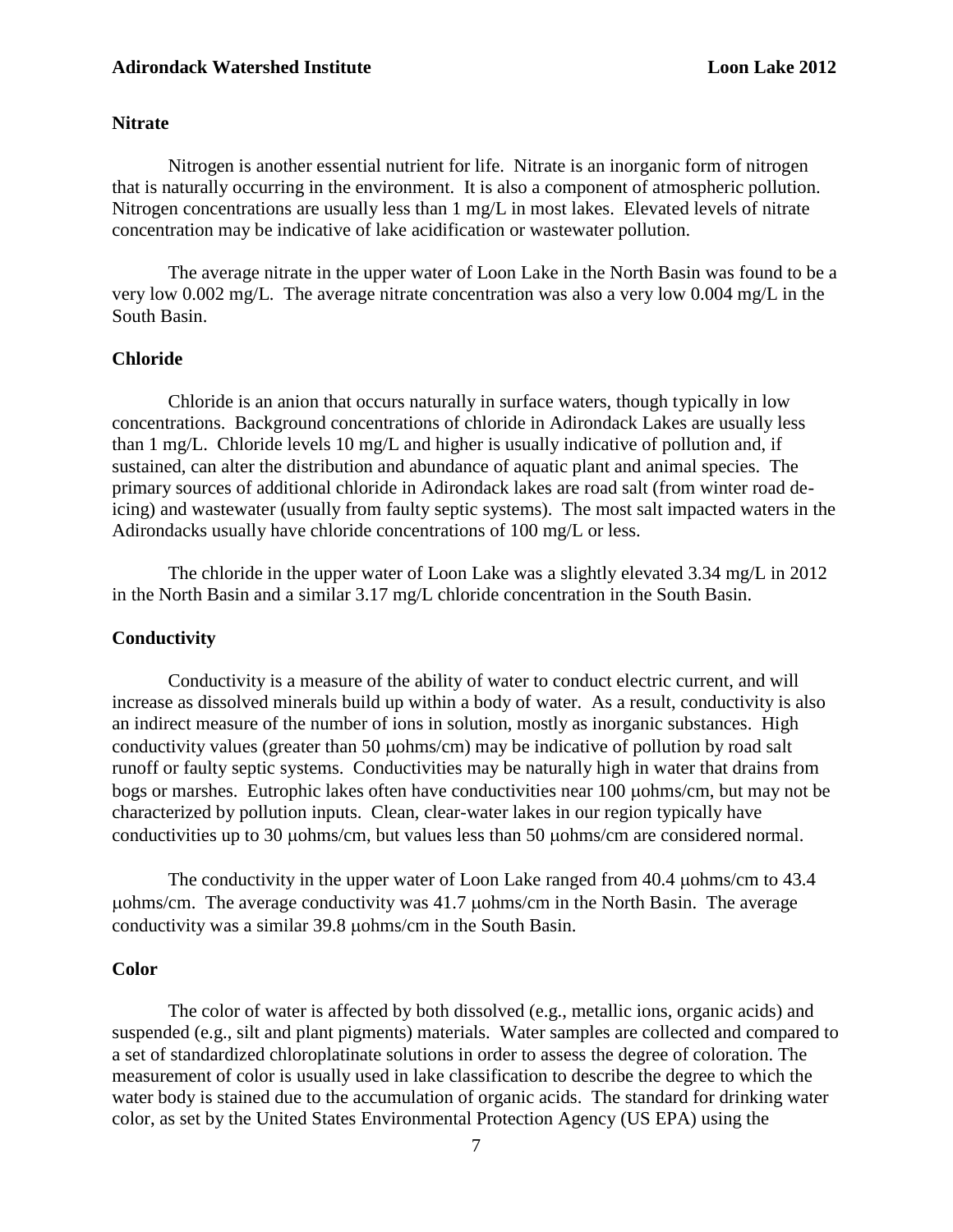platinum-cobalt method, is 15 Pt-Co. However, dystrophic lakes (heavily stained, often the color of tea) are common in this part of the country, and are usually found in areas with poorly drained soils and large amounts of coniferous vegetation (i.e., pines, spruce, hemlock). Dystrophic lakes usually have color values upwards of 75 Pt-Co.

Color can often be used as a possible index of organic acid content since higher amounts of total organic carbon (TOC) are usually found in colored waters. TOC is important because it can bond with aluminum in water, locking it up within the aquatic system and resulting in possible toxicity to fish (see Aluminum).

The color in the upper water of Loon Lake ranged from 37 Pt-Co to 117 Pt-Co. The average color was 69 Pt-Co in the North Basin. The average color was a little lower 53 Pt-Co in the South Basin.

#### **Aluminum**

Aluminum is one of the most abundant elements found within the earth's crust. Acidic runoff (from rainwater and snowmelt) can leach aluminum out of the soil as it flows into streams and lakes. If a lake is acidic enough, aluminum may also be leached from the sediment at the bottom of it. Low concentrations of aluminum can be toxic to aquatic fauna in acidified water bodies, depending on the type of aluminum available, the amount of dissolved organic carbon available to bond with the aluminum, and the pH of the water. Aluminum can form thick mucus that has been shown to cause gill destruction in aquatic fauna (i.e., fish, insects) and, in cases of prolonged exposure, can cause mortality in native fish populations (Potter, 1982). Aluminum concentrations are reported as mg/L of total dissolved aluminum.

The average aluminum concentration in the upper water of Loon Lake in the North Basin was a very low 0.103 mg/L and a little higher 0.116 mg/L in the South Basin in 2012.

#### **Dissolved Oxygen**

 The dissolved oxygen in a lake is an extremely important parameter to measure. If dissolved oxygen decreases as we approach the bottom of a lake we know that there is a great amount of bacterial decay that is going on. This usually means that there is an abundance of nutrients, like phosphorous that have collected on the lake bottom. Oligotrophic lakes tend to have the same amount of dissolved oxygen from the surface waters to the lake bottom, thus showing very little bacterial decay. Eutrophic lakes tend to have so much decay that their bottom waters will have very little dissolved oxygen. Cold-water fish need 6.0 ppm dissolved oxygen to thrive and reproduce. Warm water fish need 4.0-ppm oxygen.

 The dissolved oxygen and temperature profiles for Loon Lake for 2000 - 2004 and 2008 are presented in Appendix A. The dissolved oxygen gradually decreases from the surface to the bottom in Loon Lake. This decrease in dissolved oxygen with depth in Loon Lake is much more pronounced when the readings were taken when the lake was warmer as shown in 2001 and 2008. During both of these years, the water was warmest as shown on the temperature profile and the dissolved oxygen decreased rapidly at a depth between 8 and 10 meters. The oxygen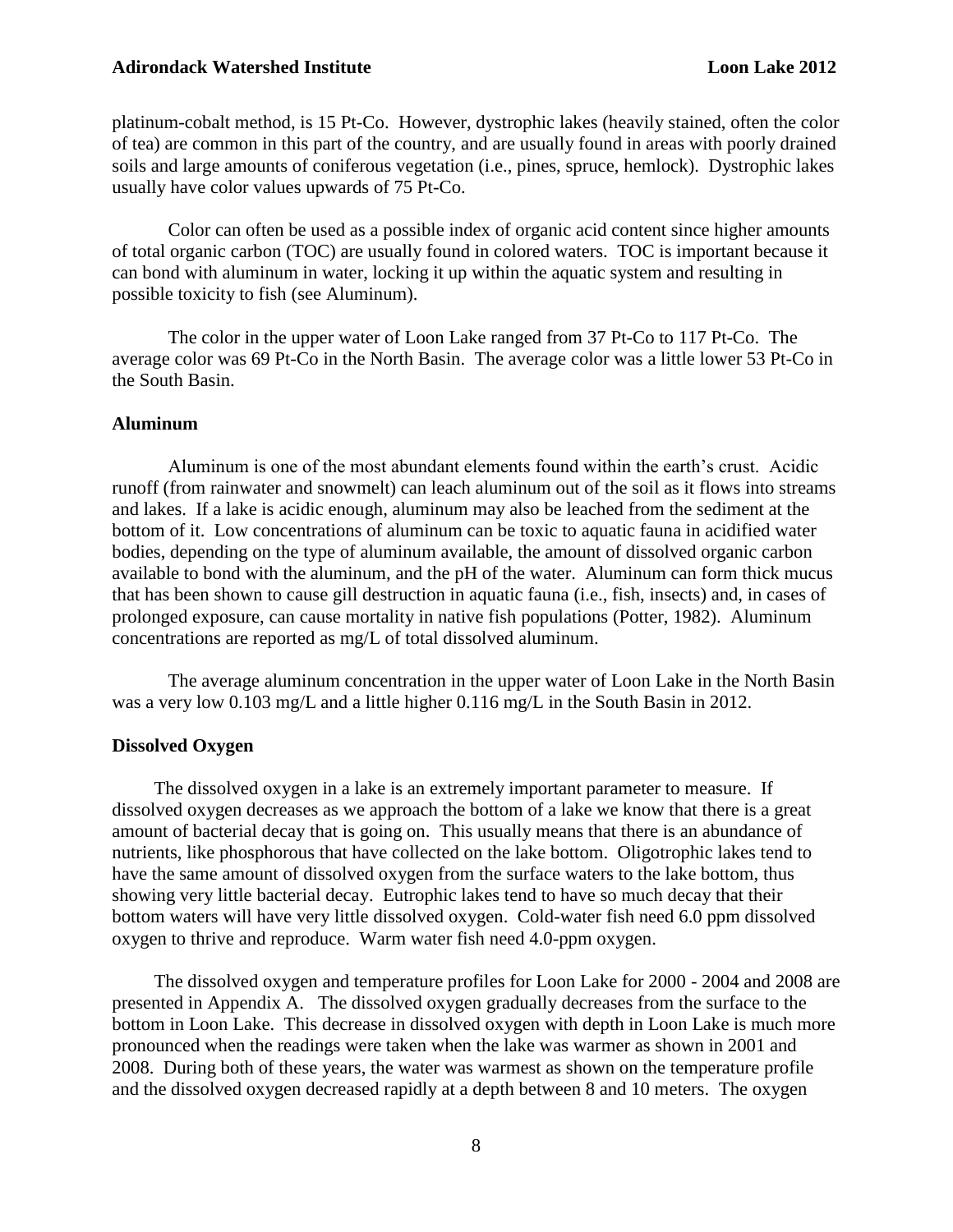level is sufficient for cold and warm-water fish survival in the surface waters but cold water fish may become stressed in the lower levels of the lake during the warm summer months.

#### **Summary**

 Loon Lake was a slightly productive oligotrophic lake during 2012. Based on the results of the 2012 Adirondack Lake Assessment program, the acidity status of Loon Lake is considered to be satisfactory, with a low sensitivity to further acidic inputs.

 If we look at the yearly averages for precipitation in the Adirondacks, the amount of precipitation last year was normal for our region. We had a very dry winter, spring and early summer. This was followed by a very wet late summer and fall. For the year we received about 35 inches of precipitation. This followed 2011, which was a record year for precipitation for our area with over 44 inches of precipitation. A typical Adirondack year we would receive about 35 – 38 inches of precipitation. Some of the changes to water quality on Loon Lake could have been weather related.

 The trend graphs found in the Appendix only reflect data collected from the North basin or usual sampling location. The South Basin data has been very similar to the North Basin data. With fifteen years of data we can begin to detect water quality trends, it is possible to compare the current data with the data collected in 2001-2011. When comparing 2006, 2008, 2009 and 2011 with 2007 and 2012, we see two very different types of weather patterns in the Adirondack Park. During 2006, 2008, 2009, and 2011, we had four of the wettest summers on record in the Adirondack Park and 2011 was the wettest year ever. This increased rain is acidic and it lowered the pH for Loon Lake and other lakes in the Park. This acidic rain also lowered the buffering ability of most Adirondack Lakes during 2006, 2008, 2009, and 2011 and this can be seen with a drop in Loon Lake's alkalinity during those years. During the dry summers of 2007 and 2012, the pH and calcium buffers rose in Loon Lake as there was less acid rain impacting the ponds waters.

 The lack of precipitation for 2012 for the summer months meant decreased runoff through most Adirondack Lakes' watersheds. This helped to raise the color readings with less dilution of tannins and organic acids from surrounding wetlands. This also meant low total phosphorous levels for 2012. This meant less algal growth as shown by lower chlorophyll-a concentrations. This in turn caused the higher Secchi disk transparencies.

 The total phosphorous has been at very low levels the past eight years with a slight decrease during 2012 due to the decreased runoff from the lack of precipitation. This low total phosphorous level led to fewer nutrients in the lake available for algal growth. This was reflected by lower chlorophyll-a levels the past eight summers with the exception of 2011. With the reduction in algal growth, the Secchi disk transparency readings were higher the last eight years. Over the entire fifteen years of this study, the water quality of Loon Lake has improved greatly. Total phosphorous and chlorophyll-a levels have declined almost every year and this has led to an increase in Secchi disk levels since 2002.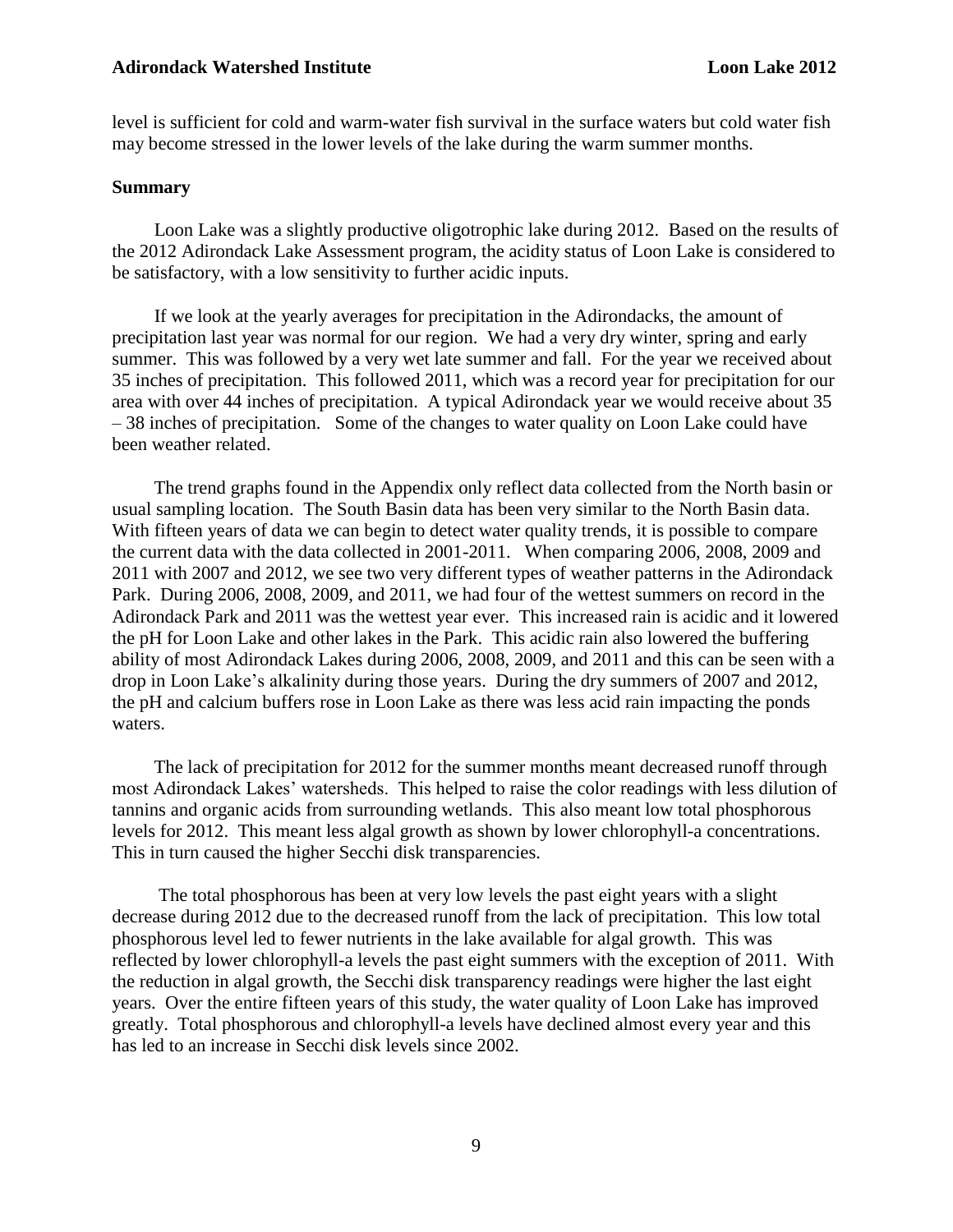## **Literature Cited**

- DEC & FOLA. (1990). Diet for a Small Lake: A New Yorker's Guide to Lake Management. New York State Department of Environmental Conservation & The Federation of Lake Associations, Inc.: Albany, New York.
- Greenberg, A.E., Eaton, A.D., and Leseri, L.A. (editors). (2005). Standard Methods for the Examination of Water and Wastewater, 21<sup>st</sup> Edition. American Public Health Association: Washington, D.C.
- Potter, W. (1982). *The Effects of Air Pollution and Acid Rain on Fish, Wildlife and Their Habitats – Lakes*. Technical Report FWS/OBS – 80/50.4. United States Fish and Wildlife Service, Biological Services Program: Washington, D.C.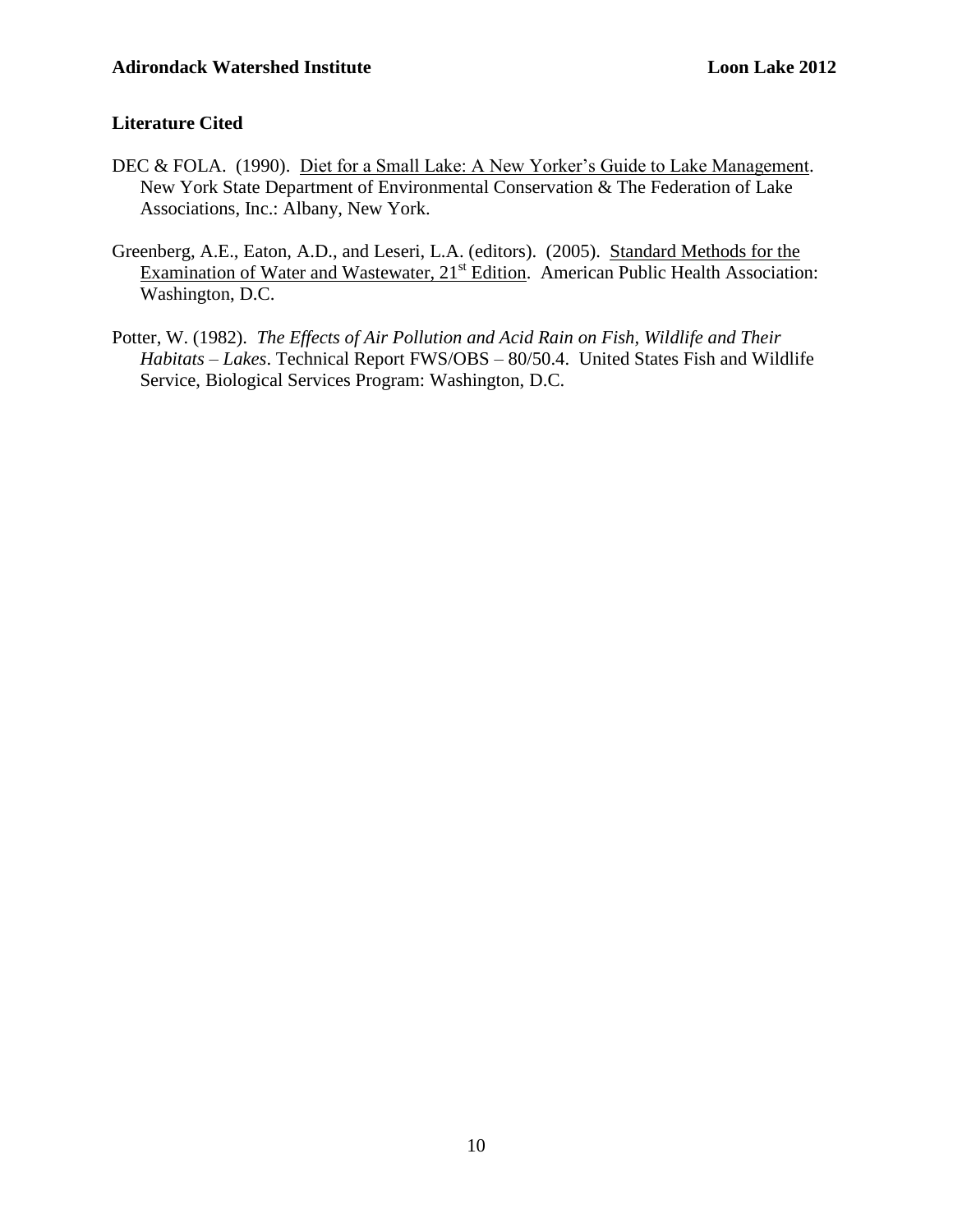# **Appendix A**

**Water Quality Data**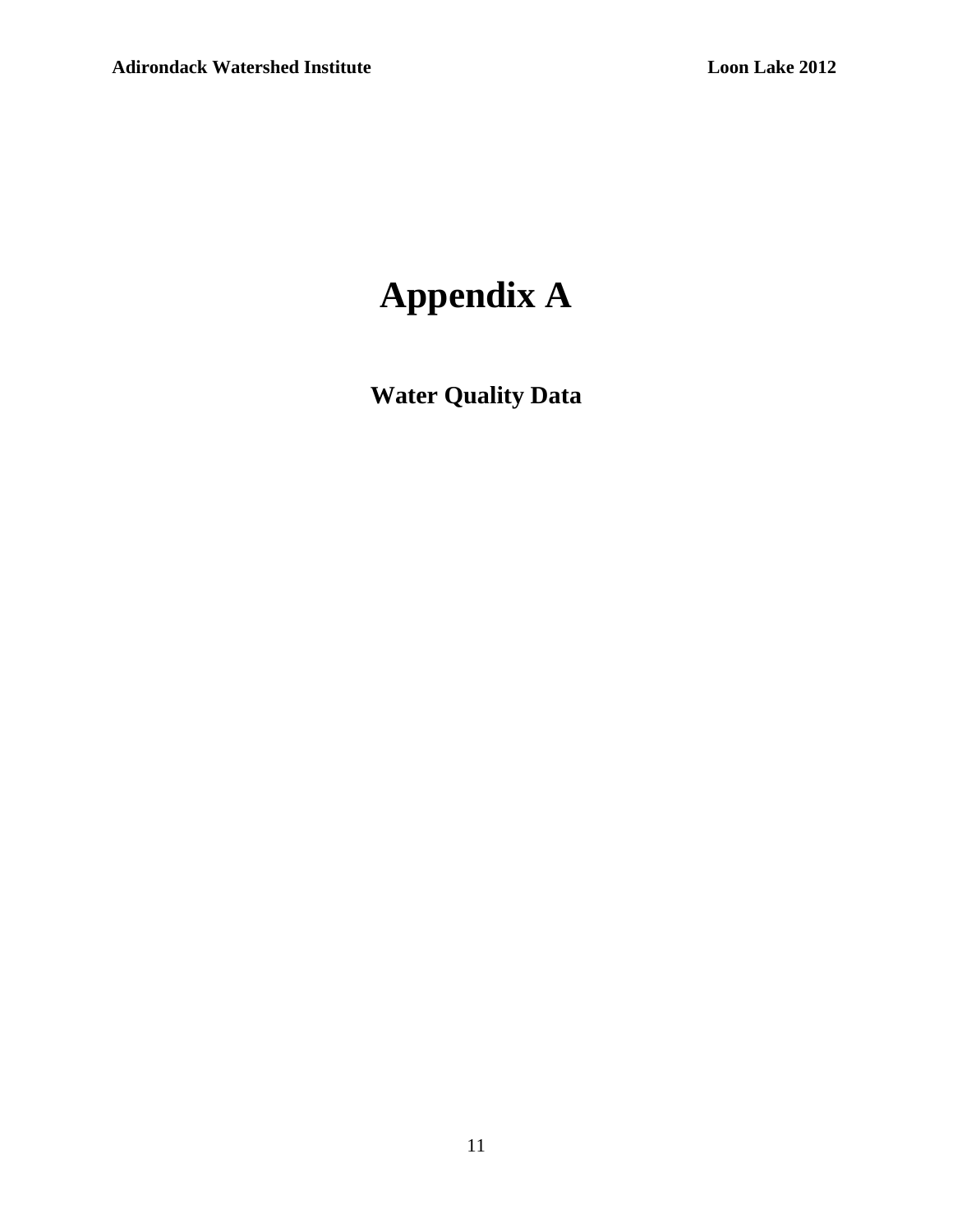



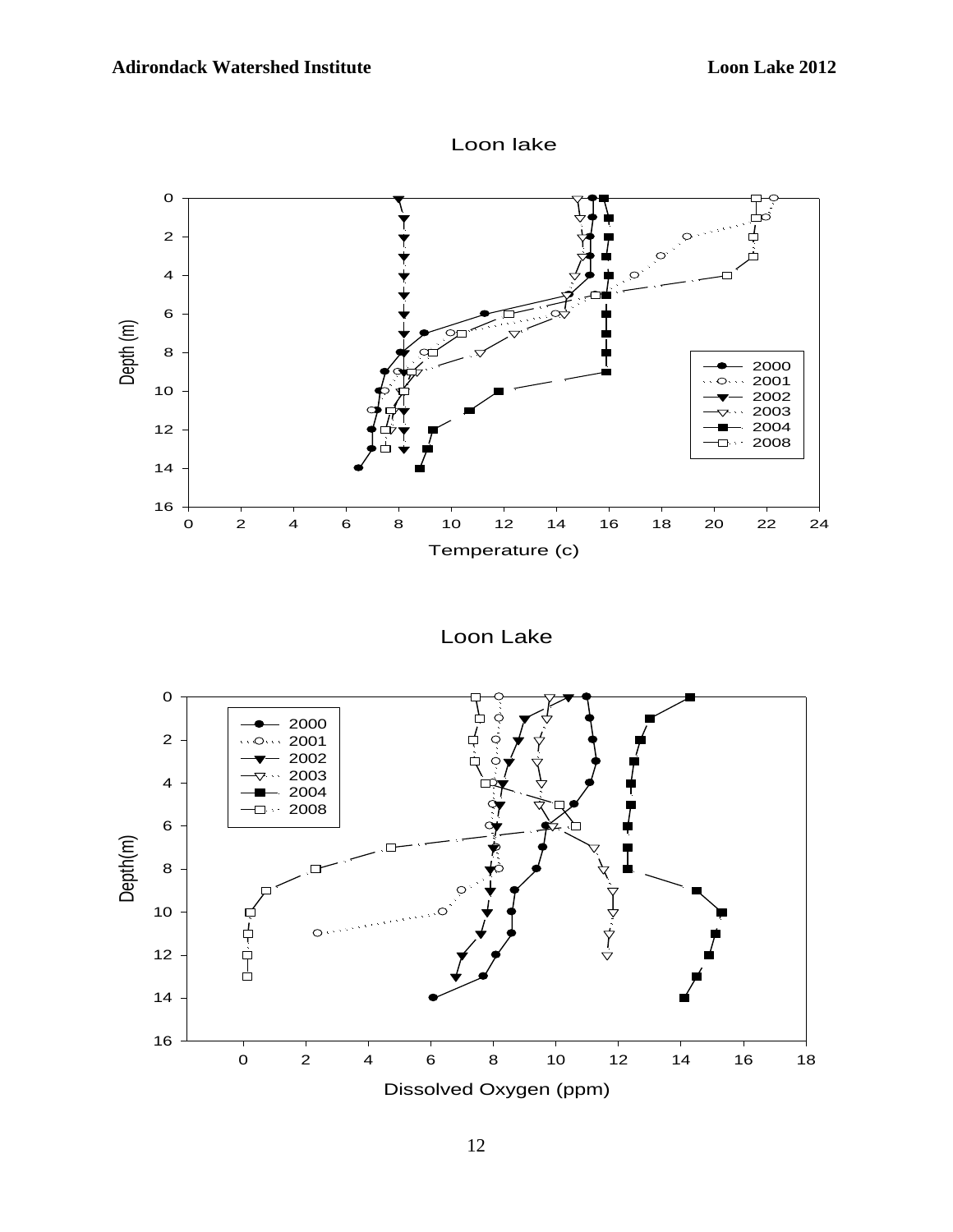|        | Lake/Pond |             |             |         |            |                    |           |                |             |
|--------|-----------|-------------|-------------|---------|------------|--------------------|-----------|----------------|-------------|
| Source | Name      | Sampling    | Sampling    | pH      | Alkalinity | Conductivity       | Color     | <b>Total P</b> | Chl a       |
|        |           | Location    | Date        | (units) | (mg/L)     | $(\mu$ ohms/cm $)$ | $(Pt-Co)$ | (mg/L)         | $(\mu g/I)$ |
| Vol    | Loon Lake |             | 07/30/98    | 6.9000  | 12.0000    | 38.8000            | 20.0000   | 0.0140         | 3.6200      |
| AAI    | Loon Lake | Epi         | 08/12/98    | 6.8600  | 11.0000    | 40.5000            | 14.0000   | 0.0130         | 3.3400      |
| Vol    | Loon Lake |             | 08/25/98    | 7.1200  | 15.0000    | 39.3000            | 24.0000   | 0.0140         | 3.8800      |
| Vol    | Loon Lake |             | 09/17/98    | 6.8400  | 12.6000    | 39.6000            | 20.0000   | 0.0170         | 3.7800      |
| Vol    | Loon Lake |             | 10/31/98    | 6.6700  | 14.8000    | 34.1000            | 12.0000   | 0.0110         | 3.2600      |
|        |           |             | <b>MEAN</b> | 6.8780  | 13.0800    | 38.4600            | 18.0000   | 0.0138         | 3.5760      |
|        |           |             | Std Dev     | 0.1613  | 1.7584     | 2.5146             | 4.8990    | 0.0022         | 0.2700      |
| AAI    | Loon Lake | Hypo        | 08/12/98    | 6.2600  | 12.0000    | 40.2000            | 34.0000   | 0.0280         |             |
|        |           |             |             |         |            |                    |           |                |             |
| Vol    | Loon Lake |             | 06/10/99    | 7.0300  | 17.4000    | 42.9000            | 29.0000   | 0.0260         | 8.8700      |
| Vol    | Loon Lake |             | 07/12/99    | 6.8700  | 12.8000    | 44.7000            | 30.0000   | 0.0180         | 7.3000      |
| AAI    | Loon Lake | epi         | 08/23/99    | 7.1300  | 17.6000    | 42.2000            | 15.0000   | 0.0130         | 6.1900      |
| Vol    | Loon Lake |             | 08/23/99    | 7.0200  | 17.6000    | 38.4000            | 23.0000   | 0.0140         | 5.7300      |
| Vol    | Loon Lake |             | 09/12/99    | 6.5800  | 11.4000    | 41.8000            | 10.0000   | 0.0090         | 2.0400      |
| Vol    | Loon Lake |             | 10/16/99    | 6.4500  | 11.1000    | 41.3000            | 11.0000   | 0.0130         | 7.0700      |
|        |           |             | <b>MEAN</b> | 6.8467  | 14.6500    | 41.8833            | 19.6667   | 0.0155         | 6.2000      |
|        |           |             | Std Dev     | 0.2731  | 3.2111     | 2.0760             | 8.8919    | 0.0059         | 2.3075      |
| AAI    | Loon Lake | hypo        | 08/23/99    | 6.8700  | 18.4000    | 42.2000            | 20.0000   | 0.0220         |             |
|        |           |             |             |         |            |                    |           |                |             |
| Vol    | Loon Lake | Vol         | 10/14/2000  | 6.4600  | 24.8000    | 42.1000            | 20.0000   | 0.0130         | 2.1700      |
| Vol    | Loon Lake | Vol         | 8/7/2000    | 6.6800  | 22.2000    | 40.9000            | 7.0000    | 0.0120         | 1.9800      |
| Vol    | Loon Lake | Vol         | 9/13/2000   | 6.7200  | 22.8000    | 41.7000            | 18.0000   | 0.0120         | 1.9500      |
| Vol    | Loon Lake | Vol         | 7/12/2000   | 6.7200  | 22.8000    | 40.5000            | 14.0000   | 0.0150         | 2.3700      |
| AAI    | Loon Lake | Epilimnion  | 6/8/2000    | 7.2800  | 16.8000    | 40.0000            | 27.0000   | 0.0130         | 3.1600      |
| AAI    | Loon Lake | Deephole    | 6/5/2000    | 7.2800  | 15.8000    | 34.2000            | 25.0000   | 0.0140         | 4.3900      |
|        |           |             | <b>MEAN</b> | 6.8567  | 20.8667    | 39.9000            | 18.5000   | 0.0132         | 2.6700      |
|        |           |             | Std Dev     | 0.3419  | 3.6588     | 2.8962             | 7.3417    | 0.0012         | 0.9522      |
| AAI    | Loon Lake | Hypolimnion | 6/8/2000    | 6.8000  | 18.4000    | 41.3000            | 28.0000   | 0.0130         |             |
|        |           |             |             |         |            |                    |           |                |             |
| AAI    | Loon Lake | Epilimnion  | 6/15/2001   | 7.1600  | 21.2000    | 42.8000            | 21.0000   | 0.0130         | 1.7200      |
| Vol    | Loon Lake | Deephole    | 6/15/2001   | 7.0800  | 21.2000    | 37.5000            | 15.0000   | 0.0130         | 1.7300      |
| Vol    | Loon Lake | Deephole    | 8/14/2001   | 7.7800  | 20.0000    | 42.1000            | 10.0000   | 0.0080         | 1.7400      |
| Vol    | Loon Lake | Deephole    | 9/15/2001   | 7.6200  | 19.6000    | 41.9000            | 23.0000   | 0.0090         | 1.9100      |
| Vol    | Loon Lake | Deephole    | 10/10/2001  | 7.2600  | 18.0000    | 40.4000            | 20.0000   | 0.0110         | 3.5400      |
| Vol    | Loon Lake | Deephole    | 7/21/2001   | 7.5300  | 18.4000    | 44.2000            | 32.0000   | 0.0100         | 2.7800      |
| AAI    | Loon Lake | Hypolimnion | 6/15/2001   | 6.9900  | 21.8000    | 41.2000            | 21.0000   | 0.0150         |             |
|        |           |             | <b>MEAN</b> | 7.4050  | 19.7333    | 41.4833            | 20.1667   | 0.0107         | 2.2367      |
|        |           |             | Std Dev     | 0.2790  | 1.3545     | 2.3112             | 7.4677    | 0.0021         | 0.7578      |
|        |           |             |             |         |            |                    |           |                |             |
| AWI    | Loon Lake | Epilimnion  | 5/20/2002   | 7.1200  | 22.4000    | 40.6000            | 33.0000   | 0.0180         | 6.3900      |
| Vol    | Loon Lake | Deephole    | 5/20/2002   | 7.0600  | 21.6000    | 40.8000            | 45.0000   | 0.0180         | 6.2700      |
| Vol    | Loon Lake | Deephole    | 6/25/2002   | 7.4800  | 22.0000    | 39.3000            | 26.0000   | 0.0300         | 6.2300      |
| Vol    | Loon Lake | Deephole    | 7/24/2002   | 7.2200  | 22.8000    | 40.4000            | 39.0000   | 0.0300         | 1.3500      |
| Vol    | Loon Lake | Deephole    | 8/25/2002   | 7.3500  | 22.8000    | 40.2000            | 19.0000   | 0.0400         | 1.9900      |
| Vol    | Loon Lake | Deephole    | 9/18/2002   | 7.6600  | 20.4000    | 40.4000            | 23.0000   | 0.0500         | 10.5000     |
| Vol    | Loon Lake | Deephole    | 10/20/2002  | 7.0700  | 26.0000    | 42.6000            | 27.0000   | 0.0300         | 2.8500      |
|        |           |             | <b>MEAN</b> | 7.2800  | 22.5714    | 40.6143            | 30.2857   | 0.0309         | 5.0829      |
|        |           |             | Std Dev     | 0.2277  | 1.7260     | 0.9974             | 9.2144    | 0.0114         | 3.2214      |
| AWI    | Loon Lake | Hypolimnion | 5/20/2002   | 7.1600  | 22.4000    | 43.5000            | 25.0000   | 0.0200         |             |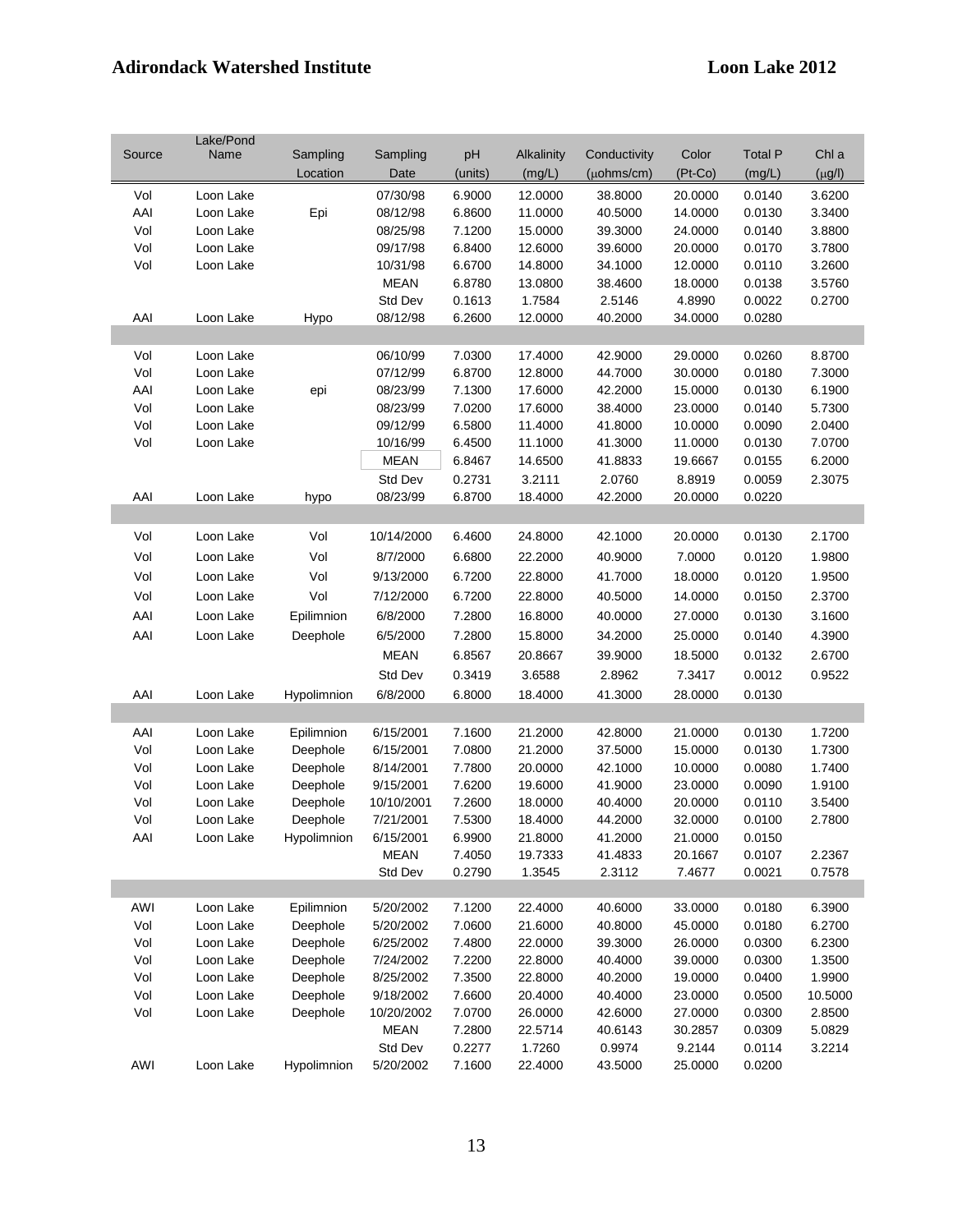|        | Lake/Pond |             |            |         |            |                    |         |                |             |
|--------|-----------|-------------|------------|---------|------------|--------------------|---------|----------------|-------------|
| Source | Name      | Sampling    | Sampling   | pH      | Alkalinity | Conductivity       | Color   | <b>Total P</b> | Chl a       |
|        |           | Location    | Date       | (units) | (mg/L)     | $(\mu$ ohms/cm $)$ | (Pt-Co) | (mg/L)         | $(\mu g/l)$ |
| AWI    | Loon Lake | Epilimnion  | 5/30/2003  | 6.7200  | 12.0000    | 51.0000            | 8.0000  | 0.0160         | 4.2500      |
| Vol    | Loon Lake | Deephole    | 5/30/2003  | 6.6400  | 12.0000    | 39.0000            | 22.0000 | 0.0150         | 4.4900      |
| Vol    | Loon Lake | Deephole    | 6/29/2003  | 6.9100  | 18.8000    | 51.0000            | 10.0000 | 0.0120         | 2.1900      |
| Vol    | Loon Lake | Deephole    | 7/26/2003  | 6.9600  | 19.6000    | 53.7000            | 18.0000 | 0.0100         | 1.9400      |
| Vol    | Loon Lake | Deephole    | 8/10/2003  | 7.0400  | 21.6000    | 51.9000            | 19.0000 | 0.0080         | 1.6800      |
| Vol    | Loon Lake | Deephole    | 9/8/2003   | 6.4200  | 12.0000    | 43.0000            | 18.0000 | 0.0100         | 2.5700      |
|        |           |             | Mean       | 6.7817  | 16.0000    | 48.2667            | 15.8333 | 0.0118         | 2.8533      |
|        |           |             | Std Dev    | 0.2322  | 4.4757     | 5.8527             | 5.5287  | 0.0031         | 1.2133      |
| AWI    | Loon Lake | Hypolimnion | 5/30/2003  | 6.6000  | 18.0000    | 44.0000            | 42.0000 | 0.0250         |             |
|        |           |             |            |         |            |                    |         |                |             |
| AWI    | Loon Lake | Epilimnion  | 5/28/2004  | 6.3800  | 10.0000    | 39.0000            | 18.0000 | 0.0110         | 3.8800      |
| Vol    | Loon Lake | Deephole    | 5/28/2004  | 6.4600  | 14.0000    | 40.0000            | 20.0000 | 0.0110         | 3.2800      |
| Vol    | Loon Lake | Deephole    | 6/30/2004  | 7.4800  | 14.0000    | 45.8000            | 50.0000 | 0.0080         | 1.8400      |
| Vol    | Loon Lake | Deephole    | 7/25/2004  | 6.9000  | 14.0000    | 43.1000            | 7.0000  | 0.0100         | 2.2700      |
| Vol    | Loon Lake | Deephole    | 8/28/2004  | 6.4400  | 10.0000    | 43.8000            | 10.0000 | 0.0120         | 0.0000      |
| Vol    | Loon Lake | Deephole    | 9/18/2004  | 6.5500  | 6.0000     | 45.4000            | 22.0000 | 0.0110         | 5.7300      |
|        |           |             | Mean       | 6.7017  | 11.3333    | 42.8500            | 21.1667 | 0.0105         | 2.8333      |
|        |           |             | Std Dev    | 0.4239  | 3.2660     | 2.7970             | 15.2894 | 0.0014         | 1.9503      |
| AWI    | Loon Lake | Hypolimnion | 5/28/2004  | 6.6400  | 10.0000    | 41.0000            | 23.0000 | 0.0130         |             |
|        |           |             |            |         |            |                    |         |                |             |
| AWI    | Loon Lake | Epilimnion  | 5/30/2005  | 6.7300  | 20.0000    | 40.5000            | 40.0000 | 0.0090         | 1.6600      |
| Vol    | Loon Lake | Deephole    | 5/30/2005  | 6.8100  | 18.0000    | 45.6000            | 16.0000 | 0.0090         | 2.0100      |
| Vol    | Loon Lake | Deephole    | 7/2/2005   | 6.5200  | 10.0000    | 41.6000            | 14.0000 | 0.0070         | 3.7700      |
| Vol    | Loon Lake | Deephole    | 7/30/2005  | 6.3900  | 10.0000    | 42.3000            | 10.0000 | 0.0060         | 2.8300      |
| Vol    | Loon Lake | Deephole    | 9/5/2005   | 6.4800  | 10.0000    | 39.9000            | 10.0000 | 0.0070         | 1.5200      |
| Vol    | Loon Lake | Deephole    | 10/15/2005 | 6.2200  | 6.0000     | 44.3000            | 3.0000  | 0.0110         | 1.2100      |
|        |           |             | Mean       | 6.5250  | 12.3333    | 42.3667            | 15.5000 | 0.0082         | 2.1667      |
|        |           |             | Std Dev    | 0.2175  | 5.4283     | 2.2070             | 12.8023 | 0.0018         | 0.9618      |
| AWI    | Loon Lake | Hypolimnion | 5/30/2005  | 6.6400  | 22.0000    | 41.9000            | 40.0000 | 0.0100         |             |
|        |           |             |            |         |            |                    |         |                |             |
| Vol    | Loon Lake | Deephole    | 6/24/2006  | 6.8200  | 18.2000    | 41.4000            | 12.0000 | 0.0100         | 1.8700      |
| Vol    | Loon Lake | Deephole    | 7/16/2006  | 7.0500  | 20.4000    | 43.9000            | 7.0000  | 0.0080         | 1.7900      |
| Vol    | Loon Lake | Deephole    | 8/14/2006  | 6.6400  | 16.0000    | 41.4000            | 14.0000 | 0.0080         | 1.7700      |
| Vol    | Loon Lake | Deephole    | 9/17/2006  | 6.9000  | 18.4000    | 41.4000            | 10.0000 | 0.0070         | 1.6700      |
| Vol    | Loon Lake | Deephole    | 9/30/2006  | 6.4700  | 14.2000    | 43.5000            | 22.0000 | 0.0090         | 1.8000      |
|        |           |             | Mean       | 6.7760  | 17.4400    | 42.3200            | 13.0000 | 0.0084         | 1.7800      |
|        |           |             | Std Dev    | 0.2261  | 2.3891     | 1.2677             | 5.6569  | 0.0011         | 0.0721      |
|        |           |             |            |         |            |                    |         |                |             |
| Vol    | Loon Lake | Deephole    | 5/26/2007  | 6.8900  | 19.2000    | 39.1000            | 8.0000  | 0.0090         | 1.9500      |
| Vol    | Loon Lake | Deephole    | 6/30/2007  | 7.0100  | 20.8000    | 41.1000            | 39.0000 | 0.0080         | 1.8300      |
| Vol    | Loon Lake | Deephole    | 7/22/2007  | 7.0300  | 21.2000    | 38.7000            | 13.0000 | 0.0060         | 1.6700      |
| Vol    | Loon Lake | Deephole    | 8/12/2007  | 6.9800  | 19.8000    | 44.8000            | 22.0000 | 0.0080         | 1.7100      |
| Vol    | Loon Lake | Deephole    | 9/28/2007  | 7.0200  | 20.6000    | 42.0000            | 14.0000 | 0.0070         | 1.6700      |
|        |           |             | Mean       | 6.9860  | 20.3200    | 41.1400            | 19.2000 | 0.0076         | 1.7660      |
|        |           |             | Std Dev    | 0.0568  | 0.8075     | 2.4623             | 12.1532 | 0.0011         | 0.1220      |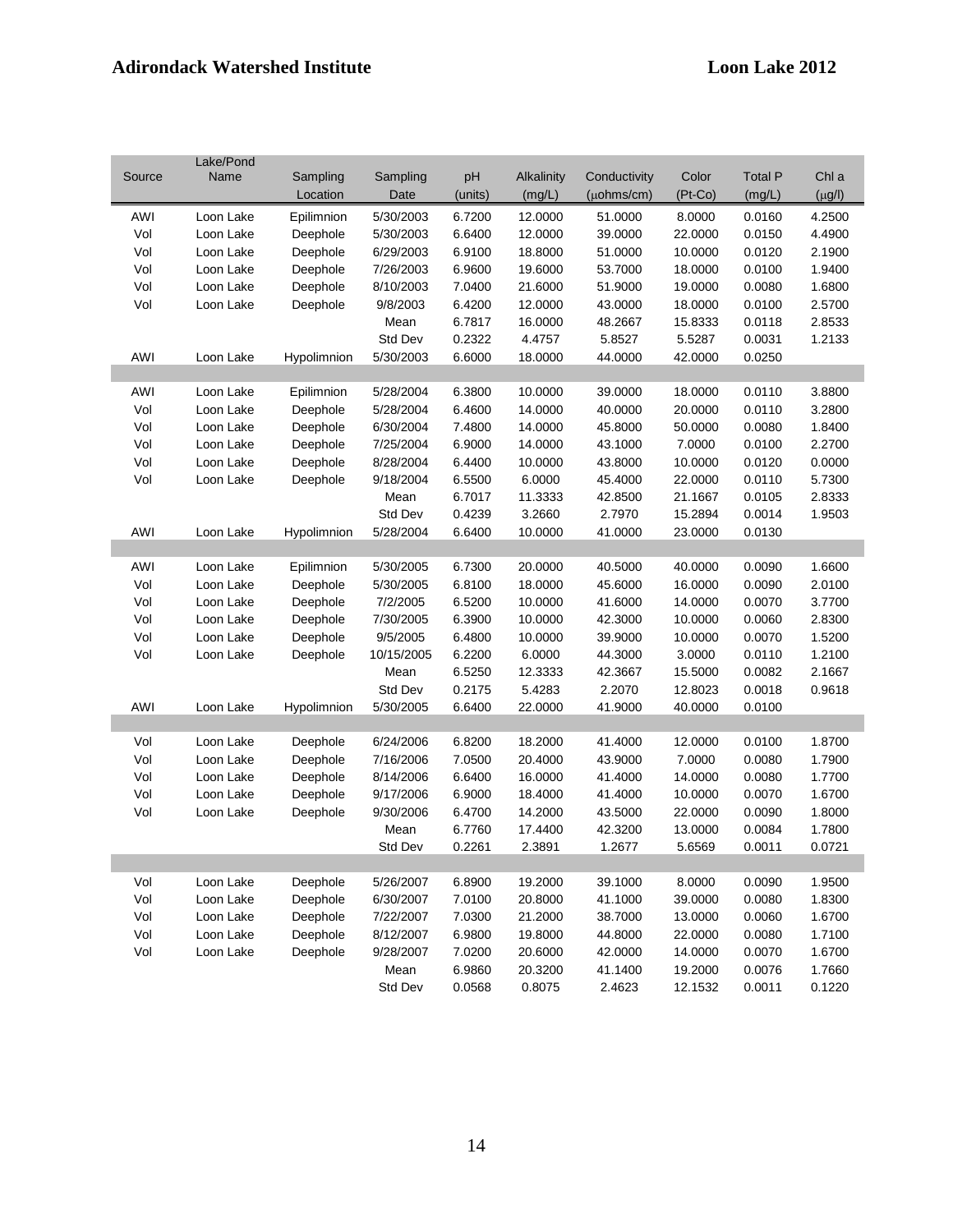|        | Lake/Pond |             |           |         |            |                    |           |                |                    |
|--------|-----------|-------------|-----------|---------|------------|--------------------|-----------|----------------|--------------------|
| Source | Name      | Sampling    | Sampling  | pH      | Alkalinity | Conductivity       | Color     | <b>Total P</b> | Chl a              |
|        |           | Location    | Date      | (units) | (mg/L)     | $(\mu$ ohms/cm $)$ | $(Pt-Co)$ | (mg/L)         | $(\mu g/l)$        |
| AWI    | Loon Lake | Epilimnion  | 8/5/2008  | 6.8100  | 18.4000    | 42.0000            | 19.0000   | 0.0090         | 1.9400             |
|        | Loon Lake | North       | 6/8/2008  | 6.8800  | 20.2000    | 41.7000            | 18.0000   | 0.0100         | 1.9800             |
|        | Loon Lake | North       | 7/6/2008  | 6.7000  | 19.4000    | 42.3000            | 14.0000   | 0.0100         | 1.9500             |
|        | Loon Lake | North       | 8/31/2008 | 7.1200  | 28.6000    | 43.1000            | 21.0000   | 0.0100         | 1.8200             |
|        |           |             |           |         |            |                    |           |                |                    |
|        |           |             | Mean      | 6.9000  | 22.7333    | 42.3667            | 17.6667   | 0.0100         | 1.9167             |
|        |           |             | Std Dev   | 0.2107  | 5.0964     | 0.7024             | 3.5119    | 0.0000         | 0.0850             |
|        | Loon Lake | South       | 6/8/2008  | 6.7500  | 20.8000    | 39.5000            | 24.0000   | 0.0100         | $\pmb{\mathsf{x}}$ |
|        | Loon Lake | South       | 7/6/2008  | 6.6900  | 19.4000    | 41.5000            | 18.0000   | 0.0100         | 2.0600             |
|        | Loon Lake | South       | 8/31/2008 | 7.2600  | 30.8000    | 38.4000            | 23.0000   | 0.0100         | 2.7700             |
|        |           |             | Mean      | 6.9000  | 23.6667    | 39.8000            | 21.6667   | 0.0100         | 2.4150             |
|        |           |             | Std Dev   | 0.3132  | 6.2172     | 1.5716             | 3.2146    | 0.0000         | 0.5020             |
| AWI    | Loon Lake | Hypolimnion | 8/5/2008  | 6.7000  | 22.6000    | 41.0000            | 20.0000   | 0.0100         | X                  |
|        |           |             |           |         |            |                    |           |                |                    |
|        | Loon Lake | North       | 6/14/2009 | 7.0400  | 21.4000    | 45.8000            | 16.0000   | 0.0070         | 1.0900             |
|        | Loon Lake | North       | 7/31/2009 | 7.0100  | 21.0000    | 41.1000            | 19.0000   | 0.0080         | 1.6200             |
|        | Loon Lake | North       | 9/6/2009  | 6.9000  | 20.2000    | 46.4000            | 8.0000    | 0.0080         | 1.3400             |
|        |           |             | Mean      | 6.9833  | 20.8667    | 44.4333            | 14.3333   | 0.0077         | 1.3500             |
|        |           |             | Std Dev   | 0.0737  | 0.6110     | 2.9023             | 5.6862    | 0.0006         | 0.2651             |
|        | Loon Lake | South       | 6/14/2009 | 6.8200  | 19.8000    | 38.2000            | 37.0000   | 0.0080         | 1.6400             |
|        | Loon Lake | South       | 7/31/2009 | 6.9700  | 21.0000    | 44.4000            | 14.0000   | 0.0100         | 1.8800             |
|        | Loon Lake | South       | 9/6/2009  | 6.8600  | 19.8000    | 41.8000            | 14.0000   | 0.0080         | 1.7100             |
|        |           |             | Mean      | 6.8833  | 20.2000    | 41.4667            | 21.6667   | 0.0087         | 1.7433             |
|        |           |             | Std Dev   | 0.0777  | 0.6928     | 3.1134             | 13.2791   | 0.0012         | 0.1234             |
|        |           |             |           |         |            |                    |           |                |                    |
|        | Loon Lake | North       | 6/12/2010 | 7.0400  | 21.2000    | 33.6000            | 27.0000   | 0.0080         | 1.5100             |
|        | Loon Lake | North       | 7/24/2010 | 7.0600  | 21.2000    | 35.5000            | 25.0000   | 0.0070         | 1.1800             |
|        |           |             | 9/2/2010  | 7.1100  | 22.8000    | 34.7000            | 31.0000   | 0.0060         | 1.2700             |
|        | Loon Lake | North       |           |         |            |                    |           |                |                    |
|        |           |             | Mean      | 7.0700  | 21.7333    | 34.6000            | 27.6667   | 0.0070         | 1.3200             |
|        |           |             | Std Dev   | 0.0361  | 0.9238     | 0.9539             | 3.0551    | 0.0010         | 0.1706             |
|        | Loon Lake | South       | 6/12/2010 | 6.9700  | 20.8000    | 34.1000            | 37.0000   | 0.0090         | 1.8100             |
|        | Loon Lake | South       | 7/24/2010 | 7.0700  | 21.6000    | 31.9000            | 15.0000   | 0.0080         | 1.3800             |
|        | Loon Lake | South       | 9/2/2010  | 7.0900  | 22.0000    | 30.5000            | 32.0000   | 0.0100         | 2.1200             |
|        |           |             | Mean      | 7.0433  | 21.4667    | 32.1667            | 28.0000   | 0.0090         | 1.7700             |
|        |           |             | Std Dev   | 0.0643  | 0.6110     | 1.8148             | 11.5326   | 0.0010         | 0.3716             |
|        |           |             |           |         |            |                    |           |                |                    |
|        | Loon Lake | North       | 6/18/2011 | 7.1000  | 16.0000    | 29.0000            | 9.0000    | 0.0160         | 4.3000             |
|        | Loon Lake | North       | 7/16/2011 | 7.2200  | 18.4000    | 28.4000            | 15.0000   | 0.0080         | 1.6800             |
|        | Loon Lake | North       | 8/20/2011 | 7.0200  | 18.4000    | 25.3000            | 0.0000    | 0.0070         | 1.4800             |
|        |           |             | Mean      | 7.1133  | 17.6000    | 27.5667            | 8.0000    | 0.0103         | 2.4867             |
|        |           |             | Std Dev   | 0.1007  | 1.3856     | 1.9858             | 7.5498    | 0.0049         | 1.5736             |
|        | Loon Lake | South       | 6/18/2011 | 6.8800  | 16.0000    | 21.4000            | 17.0000   | 0.0160         | 4.2000             |
|        | Loon Lake | South       | 7/16/2011 | 7.1200  | 18.4000    | 27.4000            | 20.0000   | 0.0080         | 1.7800             |
|        | Loon Lake | South       | 8/20/2011 | 6.9900  | 18.2000    | 27.8000            | 7.0000    | 0.0090         | 1.9500             |
|        |           |             | Mean      | 6.9967  | 17.5333    | 25.5333            | 14.6667   | 0.0110         | 2.6433             |
|        |           |             | Std Dev   | 0.1201  | 1.3317     | 3.5852             | 6.8069    | 0.0044         | 1.3508             |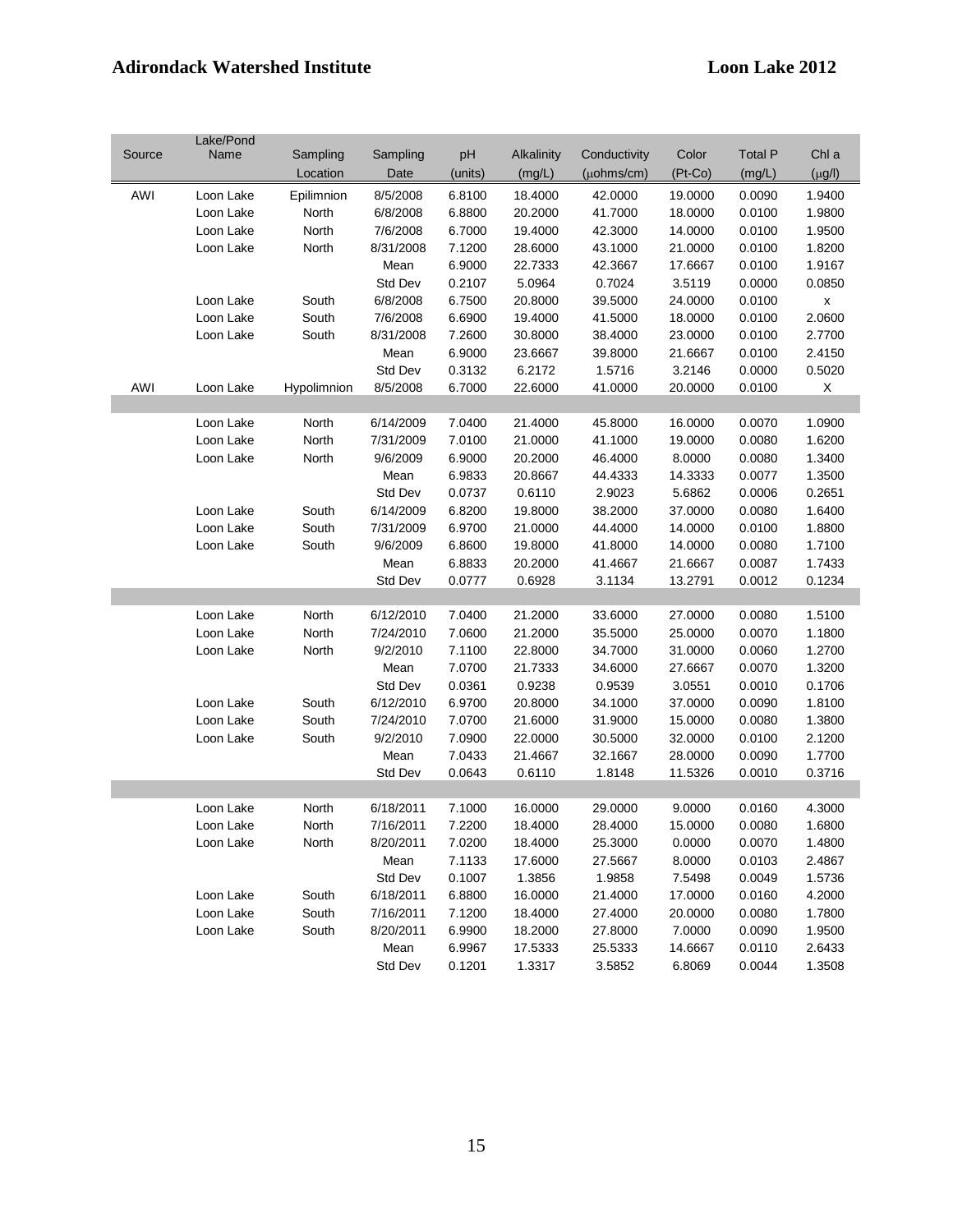|        | Lake/Pond |             |             |          |            |                    |           |                |             |
|--------|-----------|-------------|-------------|----------|------------|--------------------|-----------|----------------|-------------|
| Source | Name      | Sampling    | Sampling    | pH       | Alkalinity | Conductivity       | Color     | <b>Total P</b> | Chl a       |
|        |           | Location    | Date        | (units)  | (mg/L)     | $(\mu$ ohms/cm $)$ | $(Pt-Co)$ | (mg/L)         | $(\mu g/l)$ |
|        | Loon Lake | North       | 5/26/2012   | 7.5000   | 12.0000    | 40.4000            | 37.0000   | 0.0070         | 1.7700      |
|        | Loon Lake | North       | 7/6/2012    | 7.6500   | 11.9000    | 41.2000            | 53.0000   | 0.0070         | 1.4800      |
|        | Loon Lake | North       | 8/25/2012   | 7.3300   | 11.4000    | 43.4000            | 117.0000  | 0.0110         | 1.6600      |
|        |           |             | Mean        | 7.4933   | 11.7667    | 41.6667            | 69.0000   | 0.0083         | 1.6367      |
|        |           |             | Std Dev     | 0.1601   | 0.3215     | 1.5535             | 42.3320   | 0.0023         | 0.1464      |
|        | Loon Lake | South       | 5/26/2012   | 7.7900   | 10.9000    | 37.8000            | 61.0000   | 0.0100         | 1.8500      |
|        | Loon Lake | South       | 7/6/2012    | 7.3400   | 12.0000    | 39.8000            | 38.0000   | 0.0070         | 1.8400      |
|        | Loon Lake | South       | 8/25/2012   | 7.4600   | 12.5000    | 41.8000            | 60.0000   | 0.0090         | 1.9100      |
|        |           |             | Mean        | 7.5300   | 11.8000    | 39.8000            | 53.0000   | 0.0087         | 1.8667      |
|        |           |             | Std Dev     | 0.2330   | 0.8185     | 2.0000             | 13.0000   | 0.0015         | 0.0379      |
|        | Lake/Pond |             |             |          |            |                    |           |                |             |
| Source | Name      | Sampling    | Sampling    | Secchi   | Nitrate    | Calcium            | Chloride  | Aluminum       | <b>CSI</b>  |
|        |           | Location    | Date        | (meters) | (mg/L)     | (mg/L)             | (mg/L)    | (mg/L)         |             |
| Vol    | Loon Lake |             | 07/30/98    | 4.9000   | 0.1000     |                    |           |                |             |
| AAI    | Loon Lake | Epi         | 08/12/98    | 6.0000   | 0.1000     | 3.1700             | 1.2500    | 0.0010         | 2.8986      |
| Vol    | Loon Lake |             | 08/25/98    | 4.6000   |            |                    |           |                |             |
| Vol    | Loon Lake |             | 09/17/98    | 4.7500   |            |                    |           |                |             |
| Vol    | Loon Lake |             | 10/31/98    |          | 0.1000     |                    |           |                |             |
|        |           |             | <b>MEAN</b> | 5.0625   | 0.1000     |                    |           |                |             |
|        |           |             | Std Dev     | 0.6369   | 0.0000     |                    |           |                |             |
| AAI    | Loon Lake | Hypo        | 08/12/98    |          | 0.1000     | 3.3100             | 1.1900    | 0.0000         | 3.4420      |
|        |           |             |             |          |            |                    |           |                |             |
|        |           |             |             |          |            |                    |           |                |             |
| Vol    | Loon Lake |             | 06/10/99    | 4.9500   | 0.3000     |                    |           |                |             |
| Vol    | Loon Lake |             | 07/12/99    | 4.9000   | 0.2000     |                    |           |                |             |
| AAI    | Loon Lake | epi         | 08/23/99    | 7.2000   | 0.1000     | 4.1800             | 1.0500    | 0.0000         | 2.3043      |
| Vol    | Loon Lake |             | 08/23/99    | 6.2000   | 0.2000     |                    |           |                |             |
| Vol    | Loon Lake |             | 09/12/99    | 7.0000   | 0.1000     |                    |           |                |             |
| Vol    | Loon Lake |             | 10/16/99    | 4.9000   | 0.1000     |                    |           |                |             |
|        |           |             | <b>MEAN</b> | 5.8583   | 0.1667     |                    |           |                |             |
|        |           |             | Std Dev     | 1.0846   | 0.0816     |                    |           |                |             |
| AAI    | Loon Lake | hypo        | 08/23/99    |          | 0.1000     | 4.3400             | 1.1400    | 0.0010         |             |
|        |           |             |             |          |            |                    |           |                |             |
| Vol    | Loon Lake | Vol         | 10/14/2000  | 5.1000   | 0.0000     |                    |           |                |             |
| Vol    | Loon Lake | Vol         | 8/7/2000    | 5.3000   | 0.0000     |                    |           |                |             |
| Vol    | Loon Lake | Vol         | 9/13/2000   | 6.2500   | 0.0000     |                    |           |                |             |
| Vol    | Loon Lake | Vol         | 7/12/2000   | 5.0000   | 0.0000     |                    |           |                |             |
| AAI    | Loon Lake | Epilimnion  | 6/8/2000    |          | 0.1000     | 4.2100             | 1.2700    | 0.0010         | 2.1714      |
| AAI    | Loon Lake | Deephole    | 6/5/2000    | 4.5000   | 0.1000     |                    |           |                |             |
|        |           |             | <b>MEAN</b> | 5.2300   | 0.0333     |                    |           |                |             |
|        |           |             | Std Dev     | 0.6419   | 0.0516     |                    |           |                |             |
| AAI    | Loon Lake | Hypolimnion | 6/8/2000    |          | 0.1000     | 4.2700             | 1.3600    | 0.0030         | 2.6058      |
|        |           |             |             |          |            |                    |           |                |             |
| AAI    | Loon Lake | Epilimnion  | 6/15/2001   | 6.7900   | 0.2000     | 4.4400             | 1.3600    | 0.0000         | 2.1700      |
| Vol    | Loon Lake | Deephole    | 6/15/2001   | 6.7900   | 0.1000     |                    |           |                |             |
| Vol    | Loon Lake | Deephole    | 8/14/2001   | 6.9000   | 0.0000     |                    |           |                |             |
| Vol    | Loon Lake | Deephole    | 9/15/2001   | 6.0000   | 0.1000     |                    |           |                |             |
| Vol    | Loon Lake | Deephole    | 10/10/2001  | 4.9500   | 0.1000     |                    |           |                |             |
| Vol    | Loon Lake | Deephole    | 7/21/2001   | 5.1000   | 0.1000     |                    |           |                |             |
| AAI    | Loon Lake | Hypolimnion | 6/15/2001   |          | 0.2000     | 4.1800             | 1.2900    | 0.0000         | 2.3500      |
|        |           |             | <b>MEAN</b> | 6.0883   | 0.1000     |                    |           |                |             |
|        |           |             | Std Dev     | 0.8859   | 0.0632     |                    |           |                |             |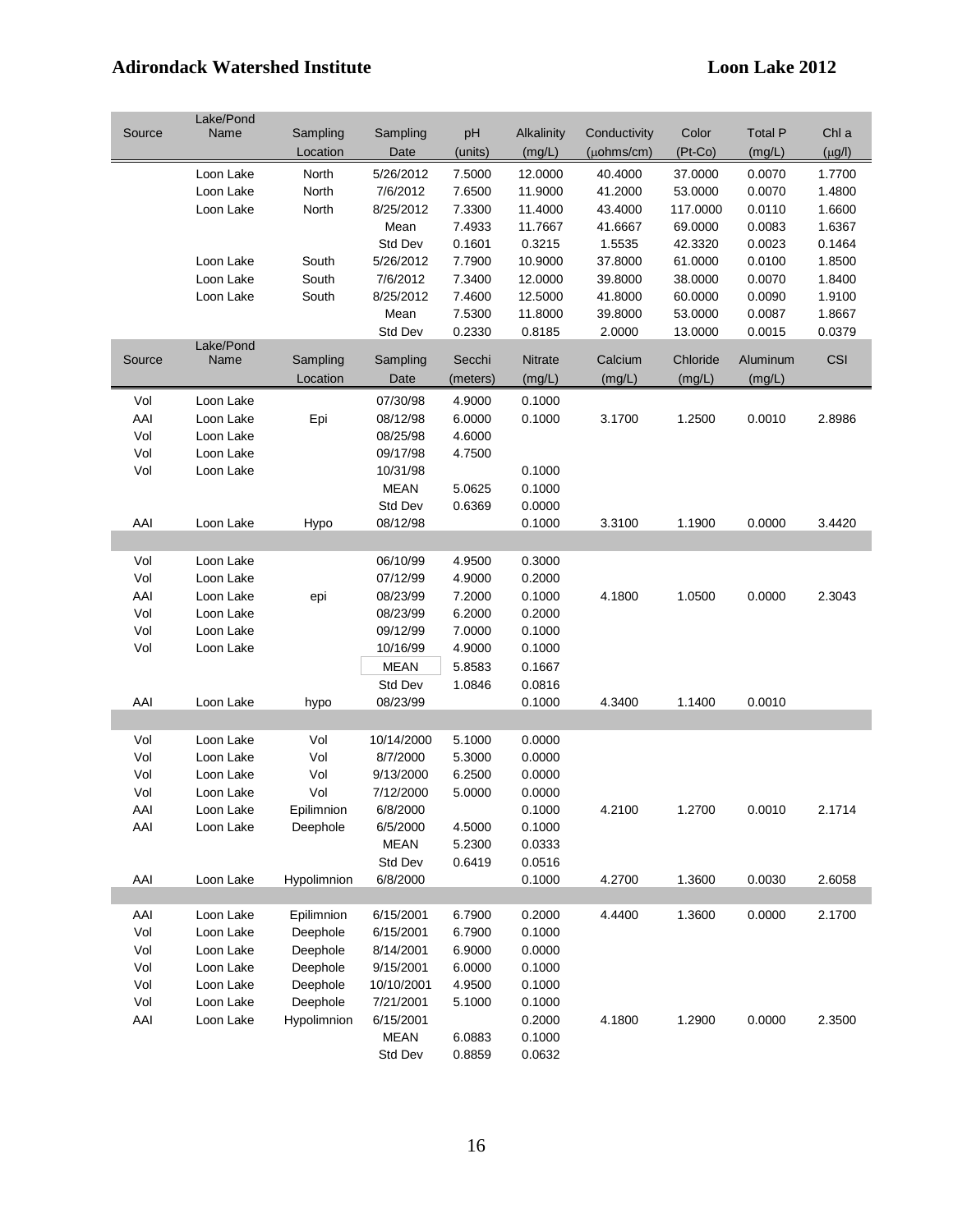|        | Lake/Pond |             |             |          |         |         |          |          |        |
|--------|-----------|-------------|-------------|----------|---------|---------|----------|----------|--------|
| Source | Name      | Sampling    | Sampling    | Secchi   | Nitrate | Calcium | Chloride | Aluminum | CSI    |
|        |           | Location    | Date        | (meters) | (mg/L)  | (mg/L)  | (mg/L)   | (mg/L)   |        |
| AWI    | Loon Lake | Epilimnion  | 5/20/2002   | 2.6000   | 0.1000  | 4.4800  | 1.5000   | 0.0000   | 2.1800 |
| Vol    | Loon Lake | Deephole    | 5/20/2002   | 2.6000   | 0.1000  |         |          |          |        |
| Vol    | Loon Lake | Deephole    | 6/25/2002   | 4.5000   | 0.0000  |         |          |          |        |
| Vol    | Loon Lake | Deephole    | 7/24/2002   | 5.1000   | 0.1000  |         |          |          |        |
| Vol    | Loon Lake | Deephole    | 8/25/2002   | 6.0000   | 0.0000  |         |          |          |        |
| Vol    | Loon Lake | Deephole    | 9/18/2002   | 6.0000   | 0.1000  |         |          |          |        |
| Vol    | Loon Lake | Deephole    | 10/20/2002  | 4.1000   | 0.0000  |         |          |          |        |
|        |           |             | <b>MEAN</b> | 4.4143   | 0.0571  |         |          |          |        |
|        |           |             | Std Dev     | 1.4253   | 0.0535  |         |          |          |        |
| AWI    | Loon Lake | Hypolimnion | 5/20/2002   |          | 0.0000  | 4.4800  | 1.5000   | 0.0010   | 2.1400 |
|        |           |             |             |          |         |         |          |          |        |
| AWI    | Loon Lake | Epilimnion  | 5/30/2003   | 3.6000   | 0.4000  | 3.6600  | 5.0000   | 0.0020   | 2.9400 |
| Vol    | Loon Lake | Deephole    | 5/30/2003   | 3.6000   | 0.5000  |         |          |          |        |
| Vol    | Loon Lake | Deephole    | 6/29/2003   | 4.5000   | 0.1000  |         |          |          |        |
| Vol    | Loon Lake | Deephole    | 7/26/2003   | 6.1000   | 0.1000  |         |          |          |        |
| Vol    | Loon Lake | Deephole    | 8/10/2003   | 6.5000   | 0.0000  |         |          |          |        |
| Vol    | Loon Lake | Deephole    | 9/8/2003    | 5.5000   | 0.5000  |         |          |          |        |
|        |           |             | Mean        | 4.9667   | 0.2667  |         |          |          |        |
|        |           |             | Std Dev     | 1.2549   | 0.2251  |         |          |          |        |
| AWI    | Loon Lake | Hypolimnion | 5/30/2003   | 3.6000   | 0.5000  | 3.8700  | 5.0000   | 0.0000   | 2.8500 |
|        |           |             |             |          |         |         |          |          |        |
| AWI    | Loon Lake | Epilimnion  | 5/28/2004   | 5.2000   | 0.5000  | 3.5200  | 5.0000   | 0.0000   | 3.3700 |
| Vol    | Loon Lake | Deephole    | 5/28/2004   | 5.0000   | 0.6000  |         |          |          |        |
| Vol    | Loon Lake | Deephole    | 6/30/2004   | 4.5000   | 0.0000  |         |          |          |        |
| Vol    | Loon Lake | Deephole    | 7/25/2004   | 5.1000   | 0.0000  |         |          |          |        |
| Vol    | Loon Lake | Deephole    | 8/28/2004   | 7.0000   | 0.0000  |         |          |          |        |
| Vol    | Loon Lake | Deephole    | 9/18/2004   | 6.5000   | 0.2000  |         |          |          |        |
|        |           |             | Mean        | 5.5500   | 0.2167  |         |          |          |        |
|        |           |             | Std Dev     | 0.9731   | 0.2714  |         |          |          |        |
| AWI    | Loon Lake | Hypolimnion | 5/28/2004   |          | 0.5000  | 3.7700  | 3.0000   | 0.0000   | 3.0900 |
|        |           |             |             |          |         |         |          |          |        |
| AWI    | Loon Lake | Epilimnion  | 5/30/2005   | 5.5000   | 0.1000  | 4.2900  | 10.0000  | 0.0000   | #REF!  |
| Vol    | Loon Lake | Deephole    | 5/30/2005   | 5.5000   | 0.1000  |         |          |          |        |
| Vol    | Loon Lake | Deephole    | 7/2/2005    | 6.5000   | 0.0000  |         |          |          |        |
| Vol    | Loon Lake | Deephole    | 7/30/2005   | 6.8000   | 0.1000  |         |          |          |        |
| Vol    | Loon Lake | Deephole    | 9/5/2005    | 6.8000   | 0.2000  |         |          |          |        |
| Vol    | Loon Lake | Deephole    | 10/15/2005  | 5.0000   | 0.1000  |         |          |          |        |
|        |           |             | Mean        | 6.0167   | 0.1000  |         |          |          |        |
|        |           |             | Std Dev     | 0.7782   | 0.0632  |         |          |          |        |
| AWI    | Loon Lake | Hypolimnion | 5/30/2005   |          | 0.1000  | 4.2700  | 8.0000   | 0.0030   | #REF!  |
|        |           |             |             |          |         |         |          |          |        |
| Vol    | Loon Lake | Deephole    | 6/24/2006   | 5.4000   | 0.1100  |         |          |          |        |
| Vol    | Loon Lake | Deephole    | 7/16/2006   | 6.1000   | 0.0900  |         |          |          |        |
| Vol    | Loon Lake | Deephole    | 8/14/2006   | 6.2000   | 0.1000  |         |          |          |        |
| Vol    | Loon Lake | Deephole    | 9/17/2006   | 6.4000   | 0.0800  |         |          |          |        |
| Vol    | Loon Lake | Deephole    | 9/30/2006   | 5.8000   | 0.0800  |         |          |          |        |
|        |           |             | Mean        | 5.9800   | 0.0920  |         |          |          |        |
|        |           |             | Std Dev     | 0.3899   | 0.0130  |         |          |          |        |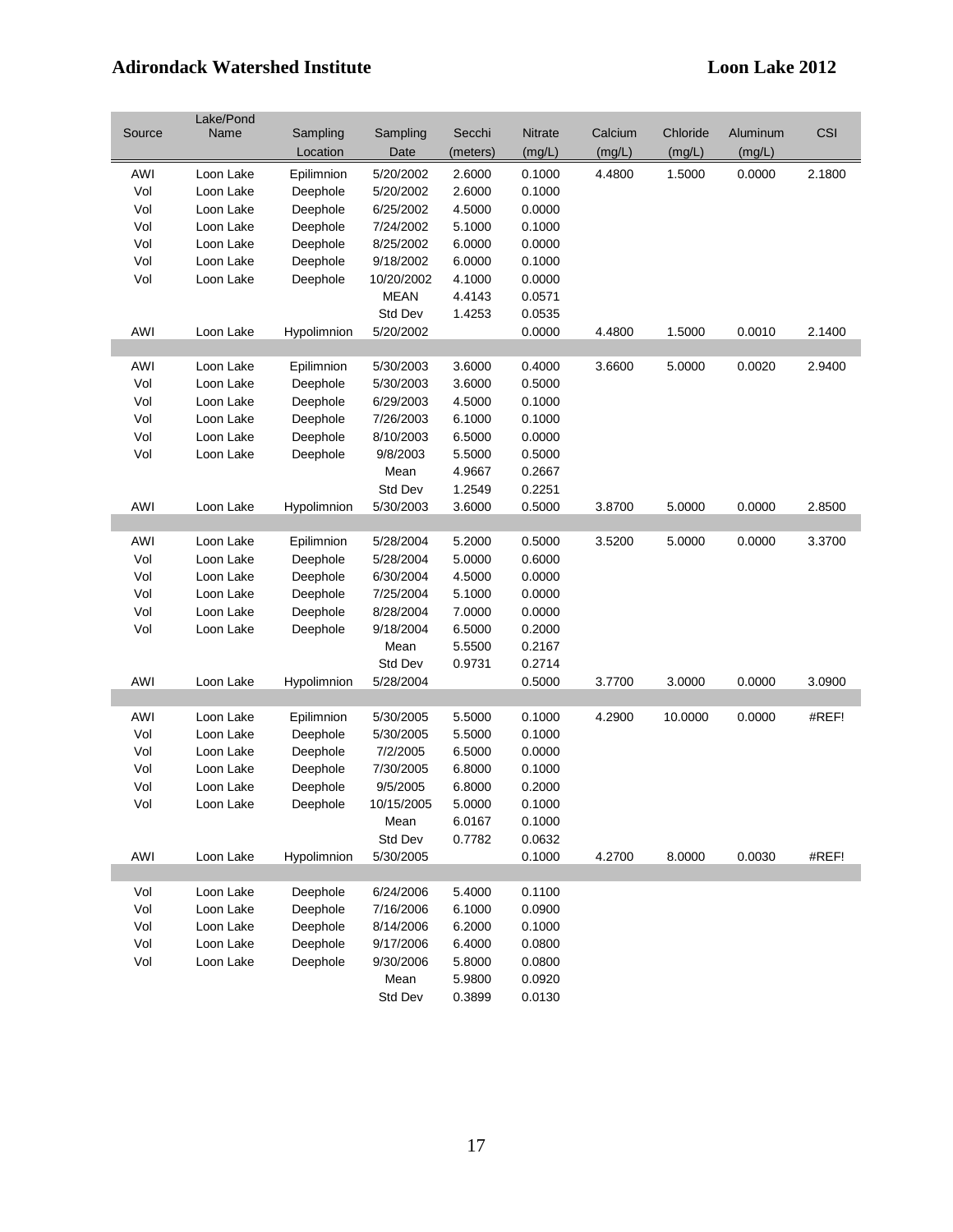|        | Lake/Pond |             |           |          |         |         |          |          |        |
|--------|-----------|-------------|-----------|----------|---------|---------|----------|----------|--------|
| Source | Name      | Sampling    | Sampling  | Secchi   | Nitrate | Calcium | Chloride | Aluminum | CSI    |
|        |           | Location    | Date      | (meters) | (mg/L)  | (mg/L)  | (mg/L)   | (mg/L)   |        |
| Vol    | Loon Lake | Deephole    | 5/26/2007 | 5.2000   | 0.0000  |         |          |          |        |
| Vol    | Loon Lake | Deephole    | 6/30/2007 | 6.5000   | 0.1000  |         |          |          |        |
| Vol    | Loon Lake | Deephole    | 7/22/2007 | 6.7000   | 0.0000  |         |          |          |        |
| Vol    | Loon Lake | Deephole    | 8/12/2007 | 6.4000   | 0.1000  |         |          |          |        |
| Vol    | Loon Lake | Deephole    | 9/28/2007 | 6.6000   | 0.0000  |         |          |          |        |
|        |           |             | Mean      | 6.2800   | 0.0400  |         |          |          |        |
|        |           |             | Std Dev   | 0.6140   | 0.0548  |         |          |          |        |
|        |           |             |           |          |         |         |          |          |        |
| AWI    | Loon Lake | Epilimnion  | 8/5/2008  | 5.5000   | 0.0000  | 4.3100  | 4.8000   | 0.0090   | 2.6000 |
|        | Loon Lake | North       | 6/8/2008  | 5.2000   | 0.0000  |         |          |          |        |
|        | Loon Lake | North       | 7/6/2008  | 6.1000   | 0.1000  |         |          |          |        |
|        | Loon Lake | North       | 8/31/2008 | 5.3000   | 0.0000  |         |          |          |        |
|        |           |             | Mean      | 5.5333   | 0.0333  |         |          |          |        |
|        |           |             | Std Dev   | 0.4933   | 0.0577  |         |          |          |        |
|        | Loon Lake | South       | 6/8/2008  | 4.5000   | 0.0000  |         |          |          |        |
|        | Loon Lake | South       | 7/6/2008  | 5.4000   | 0.1000  |         |          |          |        |
|        | Loon Lake | South       | 8/31/2008 | 6.7000   | 0.0000  |         |          |          |        |
|        |           |             | Mean      | 5.5333   | 0.0333  |         |          |          |        |
|        |           |             | Std Dev   | 1.1060   | 0.0577  |         |          |          |        |
| AWI    | Loon Lake | Hypolimnion | 8/5/2008  | X        | 0.3000  | 4.4600  | 4.8000   | 0.0070   |        |
|        |           |             |           |          |         |         |          |          |        |
|        | Loon Lake | North       | 6/14/2009 | 7.8000   | 0.1000  | 4.5700  | 5.0000   | 0.0000   | 2.3000 |
|        | Loon Lake | North       | 7/31/2009 | 6.6000   | 0.1000  |         |          |          |        |
|        | Loon Lake | North       | 9/6/2009  | 7.0000   | 0.1000  |         |          |          |        |
|        |           |             | Mean      | 7.1333   | 0.1000  |         |          |          |        |
|        |           |             | Std Dev   | 0.6110   | 0.0000  |         |          |          |        |
|        | Loon Lake | South       | 6/14/2009 | 6.6000   | 0.1000  | 4.3900  | 4.0000   | 0.0000   | 2.5000 |
|        | Loon Lake | South       | 7/31/2009 | 5.4000   | 0.1000  |         |          |          |        |
|        | Loon Lake | South       | 9/6/2009  | 6.4000   | 0.0000  |         |          |          |        |
|        |           |             | Mean      | 6.1333   | 0.0667  |         |          |          |        |
|        |           |             | Std Dev   | 0.6429   | 0.0577  |         |          |          |        |
|        |           |             |           |          |         |         |          |          |        |
|        | Loon Lake | North       | 6/12/2010 | 6.0000   | 0.2000  | 4.2100  | 5.9100   | 0.0100   |        |
|        | Loon Lake | North       | 7/24/2010 | 6.8000   | 0.2100  | 4.1400  | 6.2600   | 0.0200   |        |
|        | Loon Lake | North       | 9/2/2010  | 6.6000   | 0.2100  | 4.2700  | 6.1000   | 0.0200   |        |
|        |           |             | Mean      | 6.4667   | 0.2067  | 4.2067  | 6.0900   | 0.0167   |        |
|        |           |             | Std Dev   | 0.4163   | 0.0058  | 0.0651  | 0.1752   | 0.0058   |        |
|        | Loon Lake | South       | 6/12/2010 | 5.3000   | 0.2000  | 4.1100  | 4.8600   | 0.0200   |        |
|        | Loon Lake | South       | 7/24/2010 | 6.2000   | 0.0400  | 4.1800  | 4.1800   | 0.0200   |        |
|        | Loon Lake | South       | 9/2/2010  | 5.0000   | 0.2100  | 4.3100  | 5.8400   | 0.0200   |        |
|        |           |             | Mean      | 5.5000   | 0.1500  | 4.2000  | 4.9600   | 0.0200   |        |
|        |           |             | Std Dev   | 0.6245   | 0.0954  | 0.1015  | 0.8345   | 0.0000   |        |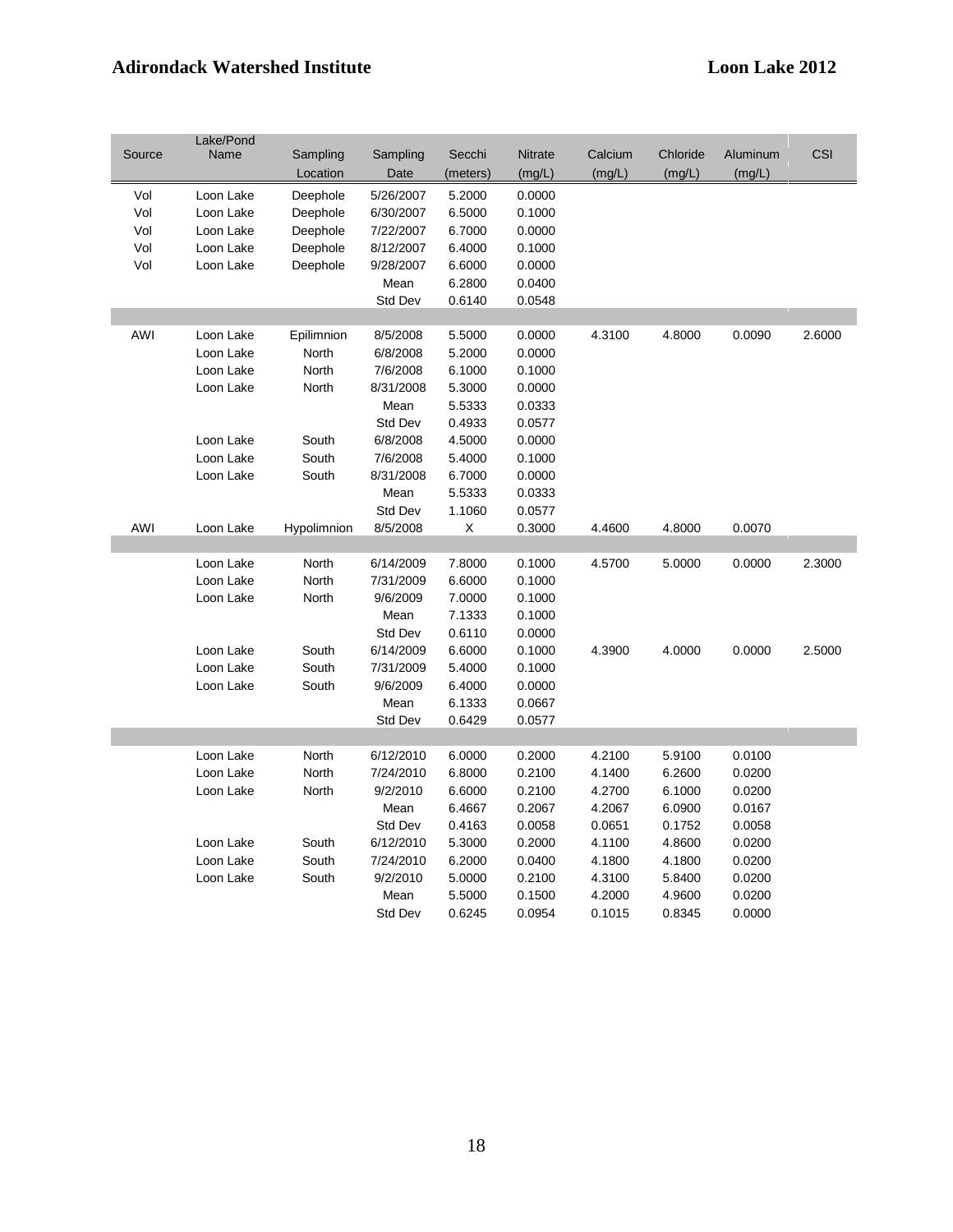|        | Lake/Pond |          |           |          |                |         |          |          |            |
|--------|-----------|----------|-----------|----------|----------------|---------|----------|----------|------------|
| Source | Name      | Sampling | Sampling  | Secchi   | <b>Nitrate</b> | Calcium | Chloride | Aluminum | <b>CSI</b> |
|        |           | Location | Date      | (meters) | (mg/L)         | (mg/L)  | (mg/L)   | (mg/L)   |            |
|        | Loon Lake | North    | 6/18/2011 | 3.8000   | 0.1610         | 3.3700  | 3.0700   | 0.1700   |            |
|        | Loon Lake | North    | 7/16/2011 | 6.1000   | 0.2020         | 2.9900  | 3.2300   | 0.1700   |            |
|        | Loon Lake | North    | 8/20/2011 | 6.3000   | 0.1820         | 3.2600  | 3.1000   | 0.1400   |            |
|        |           |          | Mean      | 5.4000   | 0.1817         | 3.2067  | 3.1333   | 0.1600   |            |
|        |           |          | Std Dev   | 1.3892   | 0.0205         | 0.1955  | 0.0850   | 0.0173   |            |
|        | Loon Lake | South    | 6/18/2011 | 3.8000   | 0.1820         | 3.2900  | 2.8800   | 0.1400   |            |
|        | Loon Lake | South    | 7/16/2011 | 5.8000   | 0.1690         | 3.1600  | 3.2100   | 0.1600   |            |
|        | Loon Lake | South    | 8/20/2011 | 5.3000   | 0.1830         | 3.3400  | 3.0600   | 0.1400   |            |
|        |           |          | Mean      | 4.9667   | 0.1780         | 3.2633  | 3.0500   | 0.1467   |            |
|        |           |          | Std Dev   | 1.0408   | 0.0078         | 0.0929  | 0.1652   | 0.0115   |            |
|        |           |          |           |          |                |         |          |          |            |
|        | Loon Lake | North    | 5/26/2012 | 5.8000   | 0.0010         | 3.5800  | 3.3600   | 0.1100   |            |
|        | Loon Lake | North    | 7/6/2012  | 6.7000   | 0.0040         | 3.7300  | 3.2100   | 0.0810   |            |
|        | Loon Lake | North    | 8/25/2012 | 6.2000   | 0.0020         | 3.8600  | 3.5300   | 0.1180   |            |
|        |           |          | Mean      | 6.2333   | 0.0023         | 3.7233  | 3.3667   | 0.1030   | 2.1700     |
|        |           |          | Std Dev   | 0.4509   | 0.0015         | 0.1401  | 0.1601   | 0.0195   |            |
|        | Loon Lake | South    | 5/26/2012 | 5.8000   | 0.0020         | 3.4900  | 2.9800   | 0.1130   |            |
|        | Loon Lake | South    | 7/6/2012  | 5.7000   | 0.0070         | 3.7600  | 3.0600   | 0.1220   |            |
|        | Loon Lake | South    | 8/25/2012 | 5.3000   | 0.0030         | 4.0200  | 3.4700   | 0.1140   |            |
|        |           |          | Mean      | 5.6000   | 0.0040         | 3.7567  | 3.1700   | 0.1163   | 2.1200     |
|        |           |          | Std Dev   | 0.2646   | 0.0026         | 0.2650  | 0.2629   | 0.0049   |            |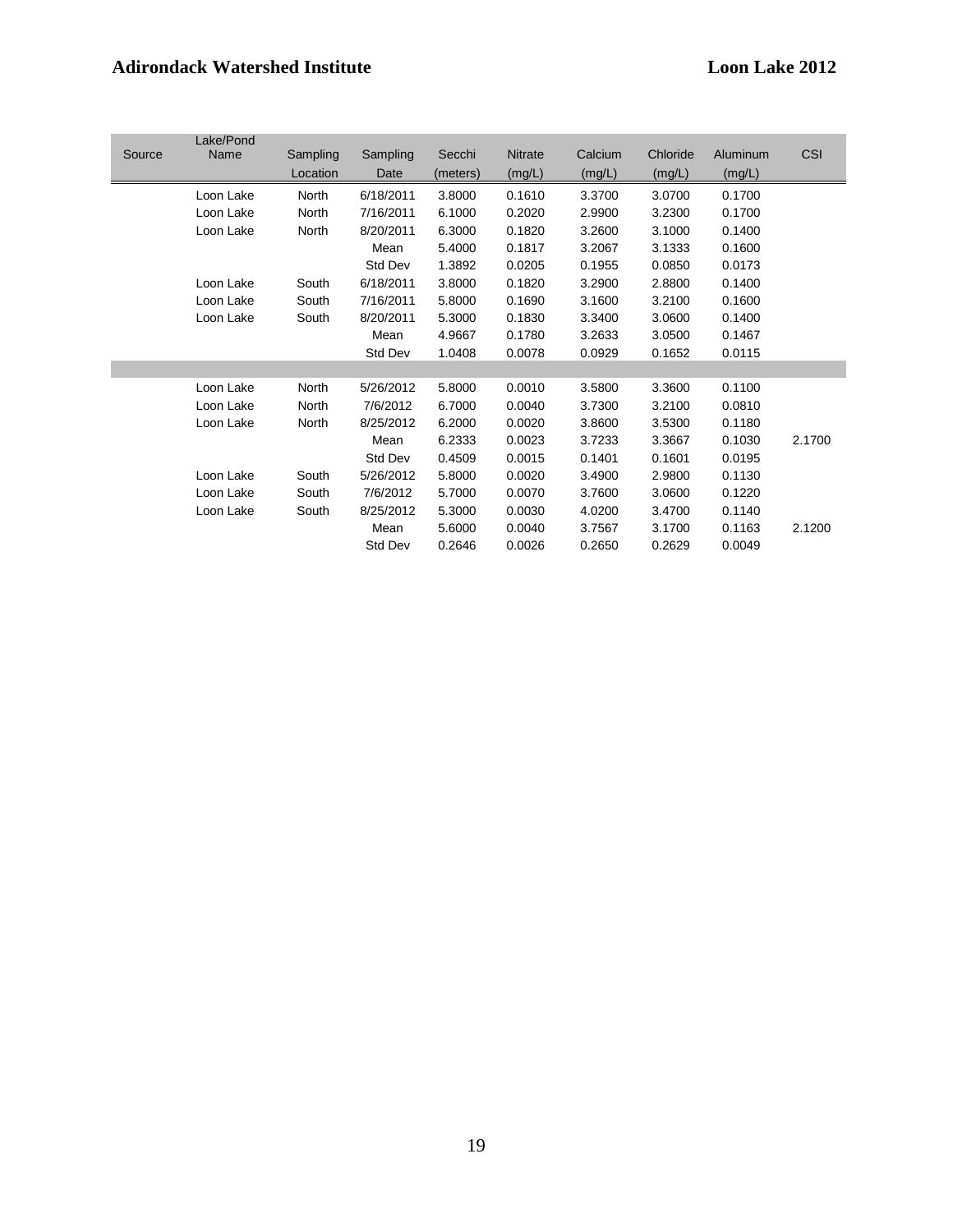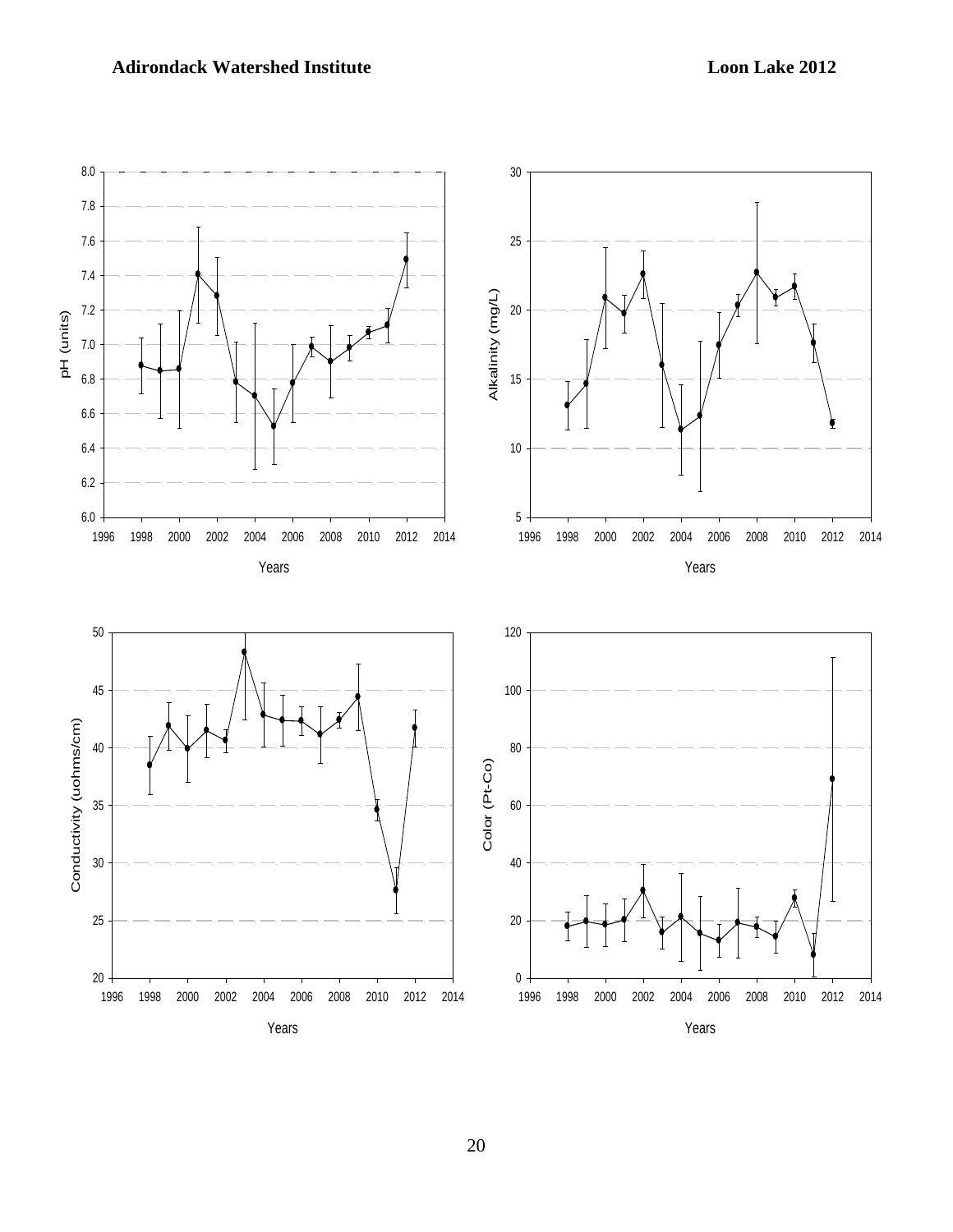